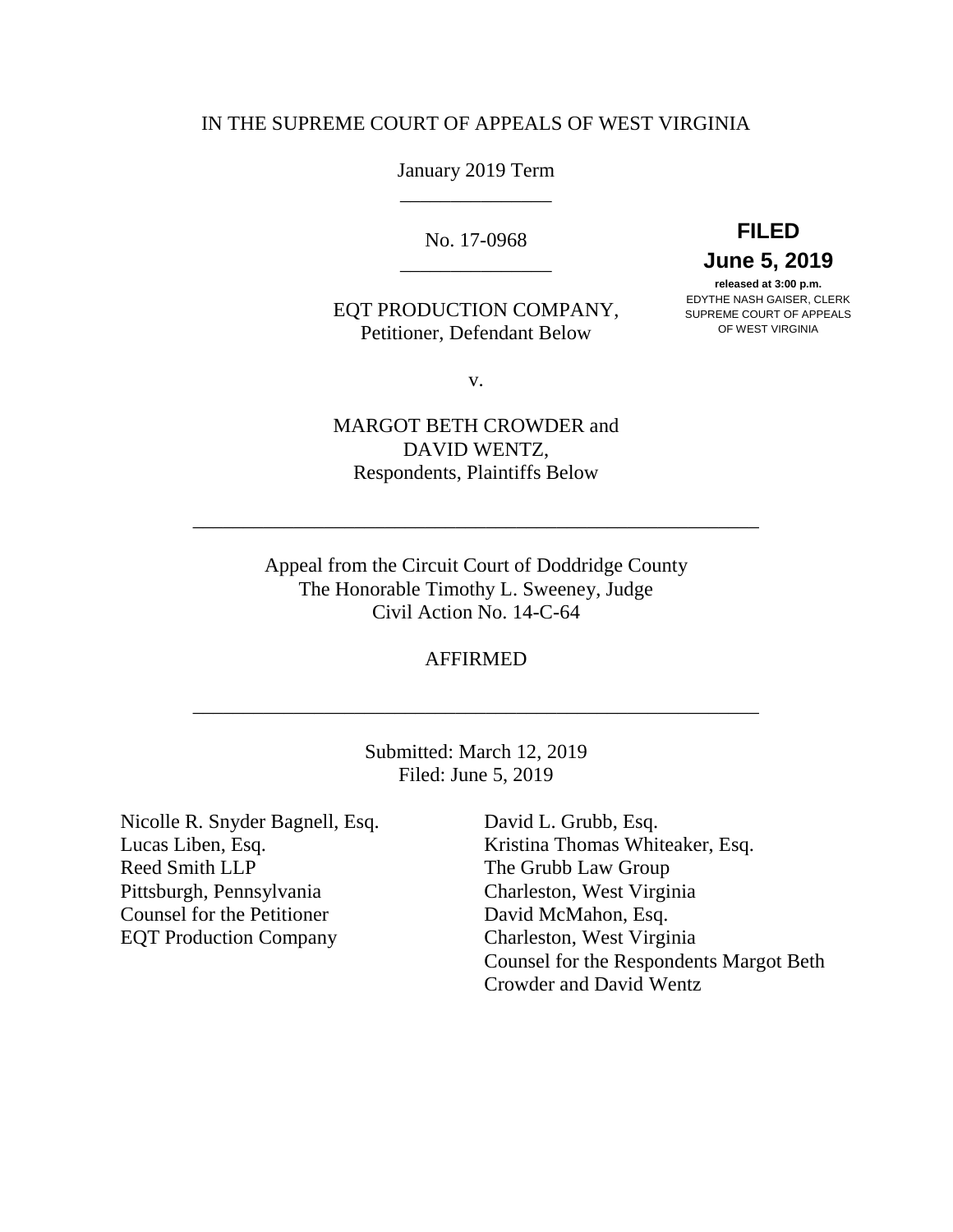George A. Patterson, III, Esq. Evan G. Conard, Esq. Bowles Rice LLP Charleston, West Virginia Counsel for *Amicus Curiae* Independent Oil and Gas Association of West Virginia, Inc.

John F. McCuskey, Esq. Marc F. Mignault, Esq. Shuman, McCuskey & Slicer, PLLC Charleston, West Virginia Counsel for *Amicus Curiae* West Virginia Farm Bureau

Bradley Ward Stephens, Esq. Morgantown, West Virginia Counsel for *Amicus Curiae* West Virginia Surface Owner's Rights Organization

JUSTICE HUTCHISON delivered the Opinion of the Court.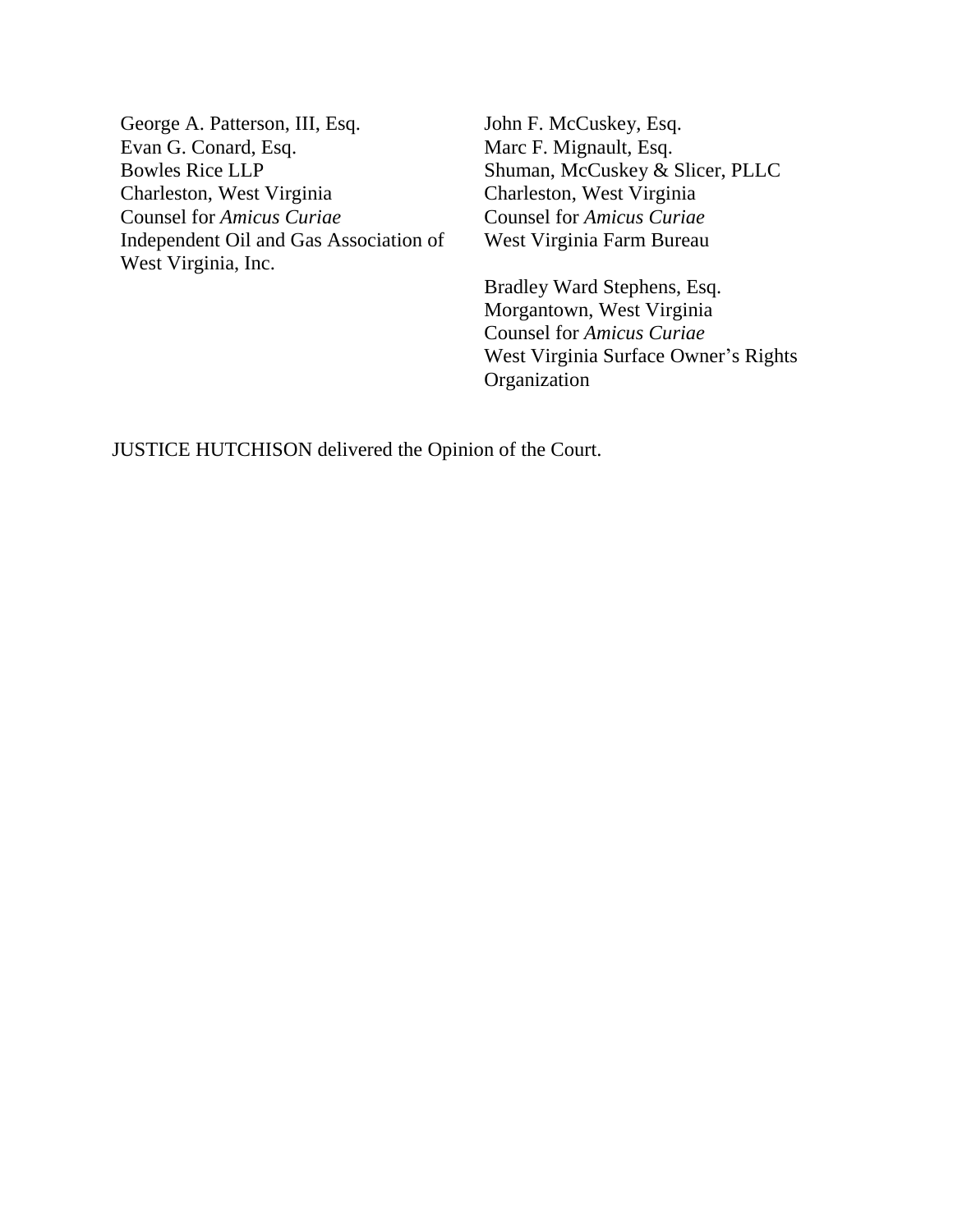#### **SYLLABUS BY THE COURT**

1. "A circuit court's entry of summary judgment is reviewed *de novo*." Syl. Pt. 1, *Painter v. Peavy*, 192 W.Va. 189, 451 S.E.2d 755 (1994).

2. "Generally, findings of fact are reviewed for clear error and conclusions of law are reviewed *de novo*. However, ostensible findings of fact, which entail the application of law or constitute legal judgments which transcend ordinary factual determinations, must be reviewed *de novo*." Syl. Pt. 1, in part, *State ex rel. Cooper v. Caperton*, 196 W.Va. 208, 470 S.E.2d 162 (1996).

3. "An encroachment by one person on the land of another is a trespass, although the damage may be negligible." Syl. Pt. 2, *Hark v. Mountain Fork Lumber Co*., 127 W.Va. 586, 34 S.E.2d 348 (1945).

4. "The owner of the mineral underlying land possesses as incident to this ownership the right to use the surface in such manner and with such means as would be fairly necessary for the enjoyment of the mineral estate." Syl. Pt. 1, *Squires v. Lafferty*, 95 W.Va. 307, 121 S.E. 90 (1924).

5. A mineral owner or lessee has an implied right to use the surface of a tract in any way reasonable and necessary to the development of minerals underlying the tract. However, a mineral owner or lessee does not have the right to use the surface to benefit mining or drilling operations on other lands, in the absence of an express agreement with the surface owner permitting those operations.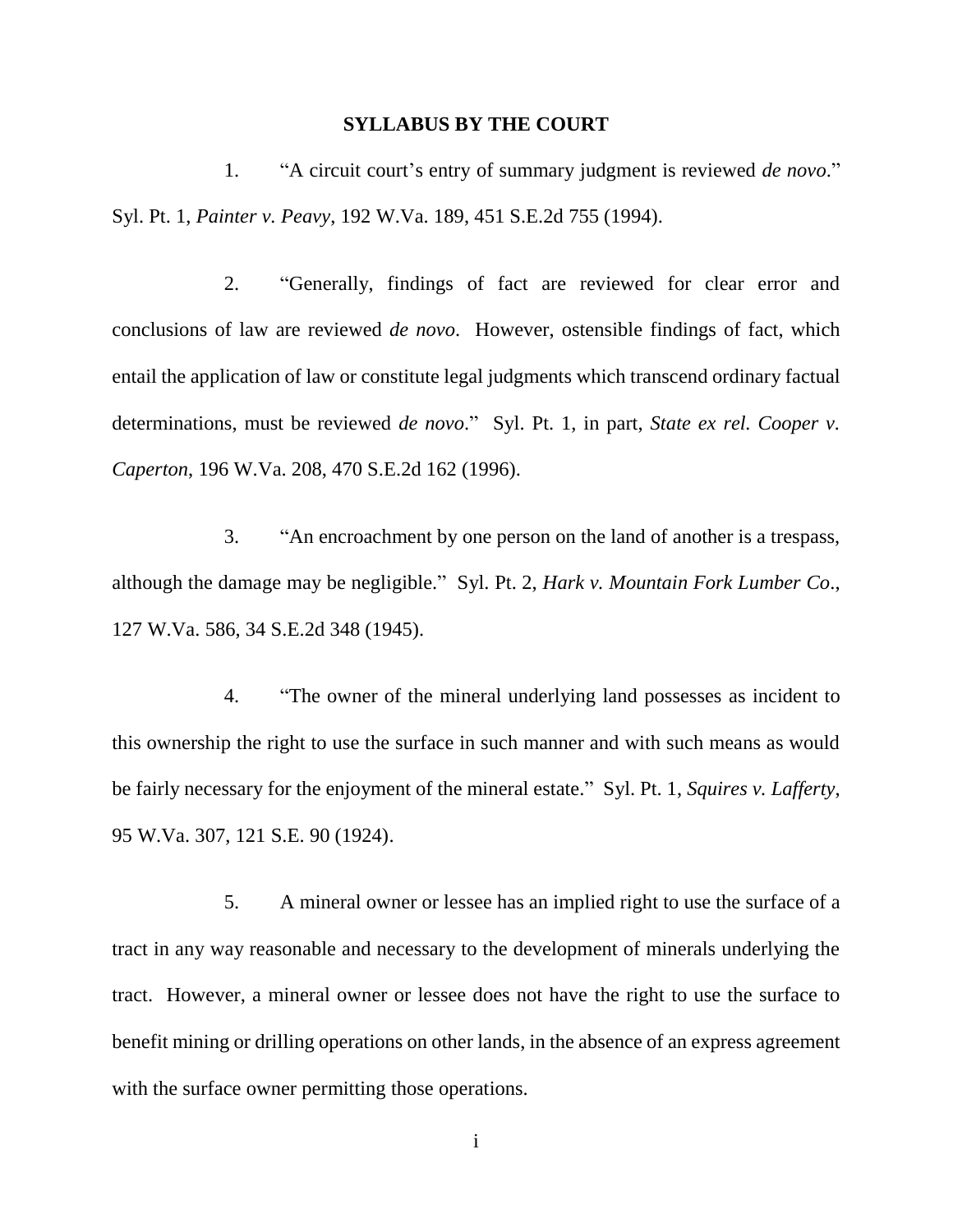## **HUTCHISON, Justice**:

 $\overline{a}$ 

Plaintiffs Margot Beth Crowder and David Wentz own the surface of land in Doddridge County, West Virginia. Defendant EQT Production Company ("EQT") holds a century-old lease that allows EQT to drill wells to extract oil and gas from beneath the plaintiffs' surface estate. The plaintiffs brought this lawsuit to challenge EQT's use of their surface estate to drill horizontal wells that extend under neighboring properties so that EQT can extract natural gas from beneath those properties. The plaintiffs contend that EQT's lease does not allow it to use their surface estate to extract oil and gas from neighboring mineral estates. Hence, the plaintiffs assert EQT is trespassing on their surface tracts, to the extent it is drilling for and removing minerals from neighboring properties.

The Circuit Court of Doddridge County agreed with the plaintiffs and entered an order granting partial summary judgment, finding EQT trespassed to the extent it used the plaintiffs' surface lands to conduct operations under neighboring mineral estates. A jury subsequently awarded the plaintiffs \$190,000.00 in damages. EQT appeals the circuit court's partial summary judgment order and the jury's damage award.

For the reasons set forth below, we affirm the circuit court's order and the jury's award of damages.<sup>1</sup>

<sup>&</sup>lt;sup>1</sup> We are grateful to have received *amicus curiae* briefs from the Independent Oil and Gas Association of West Virginia, the West Virginia Surface Owner's Rights Organization, and the West Virginia Farm Bureau. These well-written briefs, combined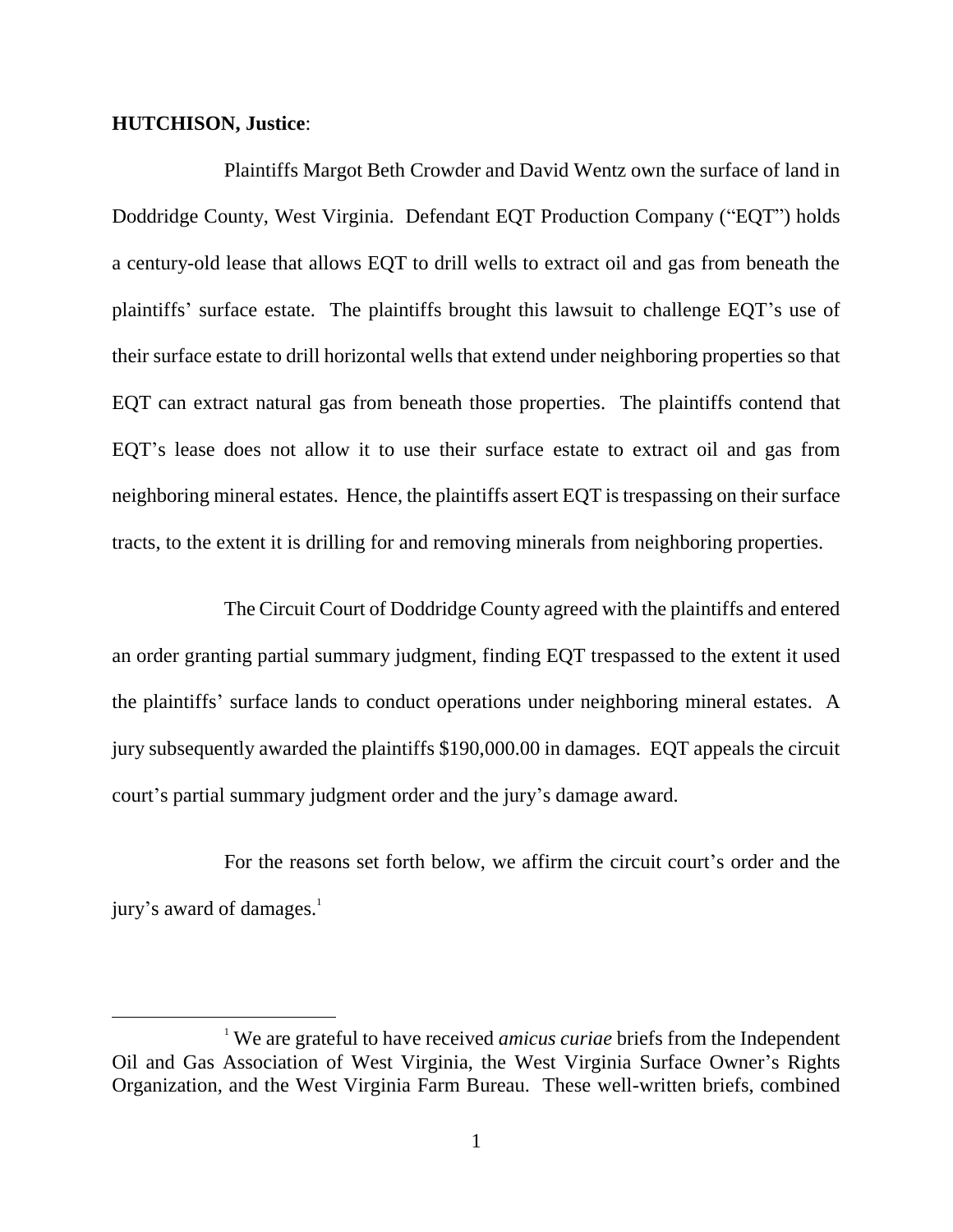#### **I. Factual and Procedural Background**

Ownership of the plaintiffs' surface tracts traces back to Joseph L. and Bell Carr who, in 1901, owned a 351-acre tract in Doddridge County, West Virginia. The Carrs owned the "Carr Tract" in fee, *ad coelum*.<sup>2</sup> "The common law rule . . . is that a land owner with a fee simple title owns everything over the land and under it to the center of the earth. This rule extends to the minerals, be they solid (like coal), fluid or fugacious minerals (like oil and gas)." *Faith United Methodist Church & Cemetery of Terra Alta v. Morgan*, 231 W.Va. 423, 429-30, 745 S.E.2d 461, 467-68 (2013).

In August 1901, the Carrs leased the 351 acres of oil and gas below the Carr Tract to the predecessors of EQT. The lease agreement states that EQT's predecessor had a lease "for the sole and only purpose of mining and operating for oil and gas, and of laying pipe lines and building tanks, stations and structures thereon, to take care of said products[.]" The lease was to last "as long thereafter as oil or gas . . . is produced therefrom[.]" The parties agree that this lease remains in effect today.

with the excellent briefs and advocacy of the parties, greatly assisted the Court in resolving the questions presented.

<sup>2</sup> The "*ad coelum*" doctrine comes from the Latin phrase *cujus est solum ejus est usque ad coelum et ad inferos*, which translated means, "to whomever the soil belongs owns also to the sky and to the depths" or "for whoever owns the soil, it is theirs up to Heaven and down to Hell." Danielle Quinn, *A Fracking Fragile Issue: Courts Continue to Tiptoe around Subsurface Trespass Claims*, 27 Villanova Env.L.J. 1, 6 (2016). *See Drummond v. White Oak Fuel Co*., 104 W.Va. 368, 375, 140 S.E. 57, 59 (1927) (applying the *ad coelum* maxim); *Dolan v. Dolan*, 70 W.Va. 76, 79, 73 S.E. 90, 91 (1911) (same).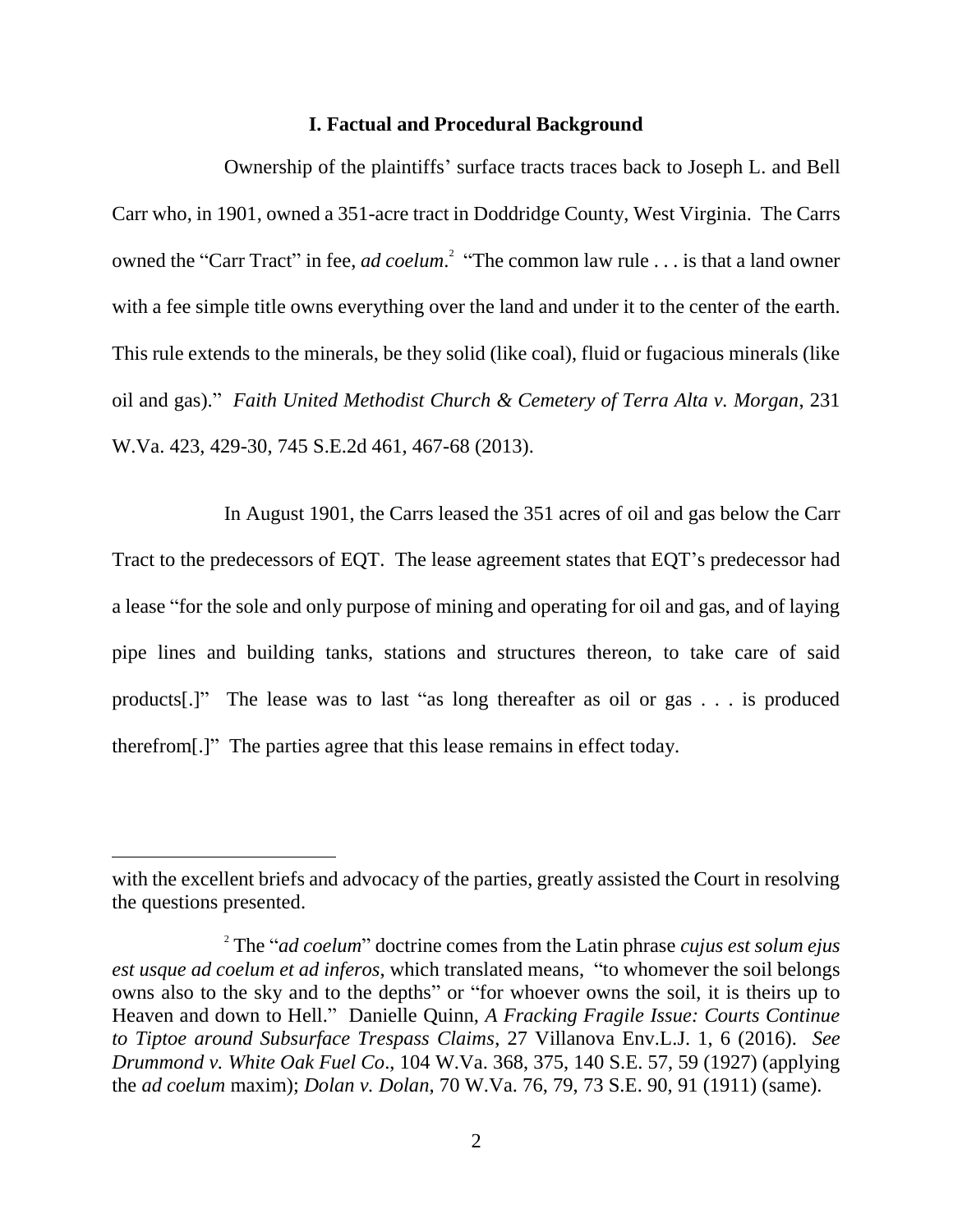Until 1936, the Carrs and their successors in title owned the entire 351-acre tract in fee (subject, of course, to the 1901 oil and gas lease). Then, the owner of the Carr Tract decided to split the surface from the mineral estate beneath the tract.<sup>3</sup> In November 1936, the then-owner of the Carr Tract, R.L. McCulty, conveyed to Grace Lowther "the surface only" of the Carr Tract. $<sup>4</sup>$  Mr. McCulty retained the right to the oil and gas royalties</sup> from the 1901 lease, as well as sole ownership of any other minerals beneath the surface.

By the mid-1970s, Grace Lowther and her successors had partitioned the surface of the Carr Tract into several smaller parcels. In 1975, one of these parcels, within the boundaries of the original Carr Tract, was conveyed to the plaintiffs (Mr. Wentz and

 $\overline{a}$ 

*Faith United Methodist*, 231 W.Va. at 430, 745 S.E.2d at 468 (footnotes omitted).

<sup>4</sup> It appears that by 1936, the Doddridge County Bank took ownership of the 351-acre tract. The bank failed and its receiver conveyed the entire tract to two individuals: A.B. Lowther and R.L. McCulty. On November 28, 1936, Mr. Lowther conveyed his interest to Mr. McCulty. Two days later, Mr. McCulty conveyed "the surface only" of the tract to Mr. Lowther's wife, Grace. Mr. McCulty thereafter retained all rights to the minerals beneath the 351-acre tract.

<sup>&</sup>lt;sup>3</sup> It has long been the law that a property owner may carve a fee-simple estate into smaller estates:

The owner of a fee simple title may sever the land into separate surface and mineral estates in a number of ways. The owner may convey to another ownership in a particular mineral underlying the tract (such as all of the coal, oil, gas, uranium, silver, or limestone), a seam of one mineral, or all of the minerals, while retaining the surface of the tract. Or, the owner may convey the surface only; a conveyance of the "surface only" in effect reserves all the remaining minerals to the grantor. The separate estates that are created may later be conveyed, devised, and/or taxed.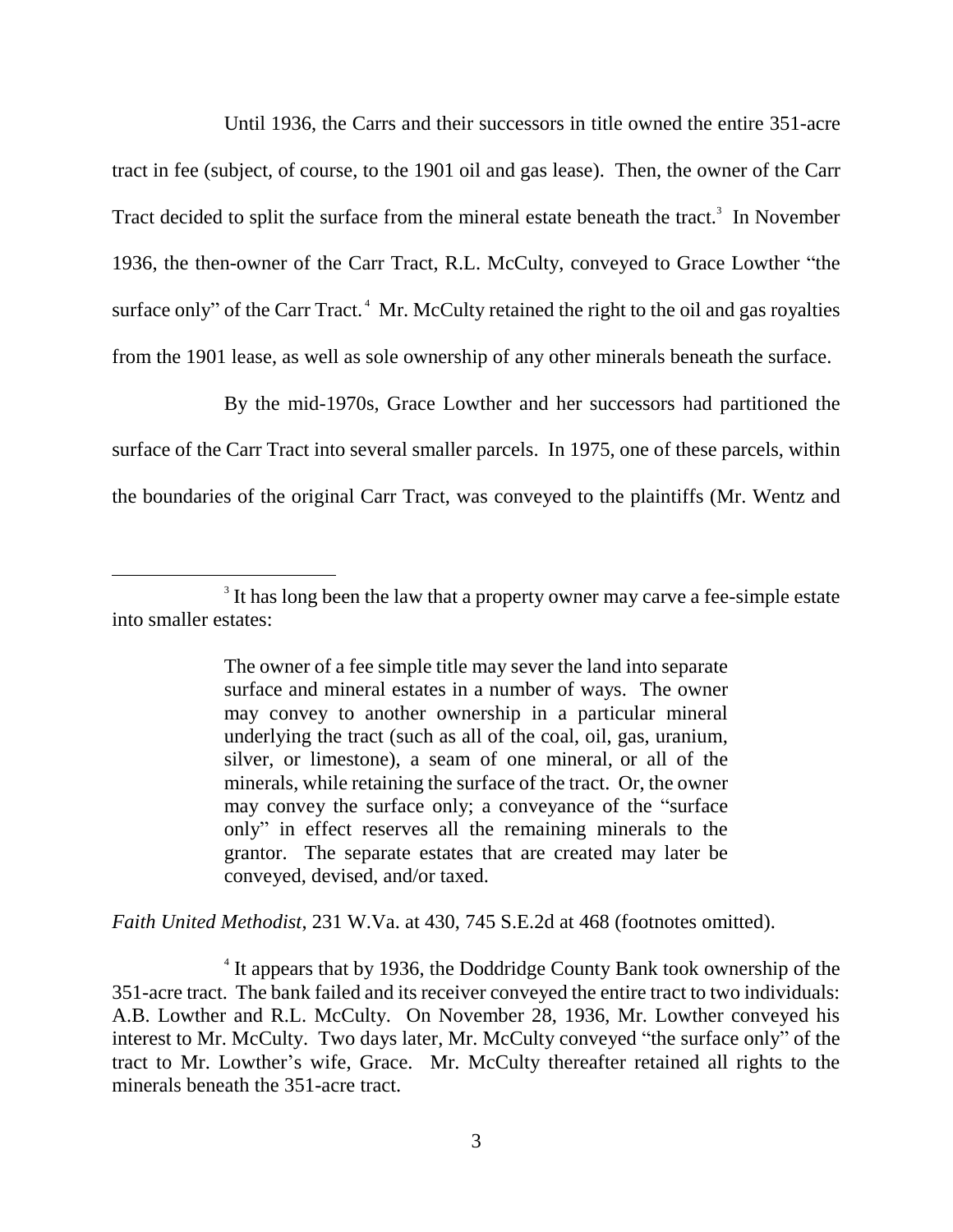Ms. Crowder). The plaintiffs, who were married, constructed a home on their parcel built from timber cut on the land, and moved into the home in April of 1977.

In 2003, the plaintiffs divorced. By several deeds, the plaintiffs partitioned their surface estate between themselves. Mr. Wentz now owns two parcels and Ms. Crowder owns one parcel. All three surface parcels are within the bounds of the 351-acre Carr Tract. Both plaintiffs live in homes on the surface tracts at issue.

Between 1901 and 1936, and under the 1901 oil and gas lease, EQT's predecessors drilled three conventional vertical wells on the surface of the 351-acre tract.<sup>5</sup> These vertical wells were designed to pull oil and gas from the rock strata beneath the 351 acre Carr Tract. After the surface estate was severed from the mineral estate in 1936, EQT's predecessors drilled six more conventional vertical wells on the Carr Tract, with the last being drilled in 1995.

By 2011, Patty J. and R. Keith Crihfield owned the mineral estate beneath the Carr Tract, an estate that included the right to royalties from the 1901 oil and gas lease. Defendant EQT owned the right to drill and operate under the 1901 lease and approached the Crihfields seeking to modify the lease. On March 11, 2011, the Crihfields signed an "Amendment of Ratification of Oil and Gas Lease" that allowed EQT to pool and/or unitize

 $5$  The record indicates that the wells – drilled in 1910, 1912, and 1916 – produced both methane natural gas as well as oil, "drip gasoline," and other hydrocarbons. Hence, they are referred to as "oil and gas wells."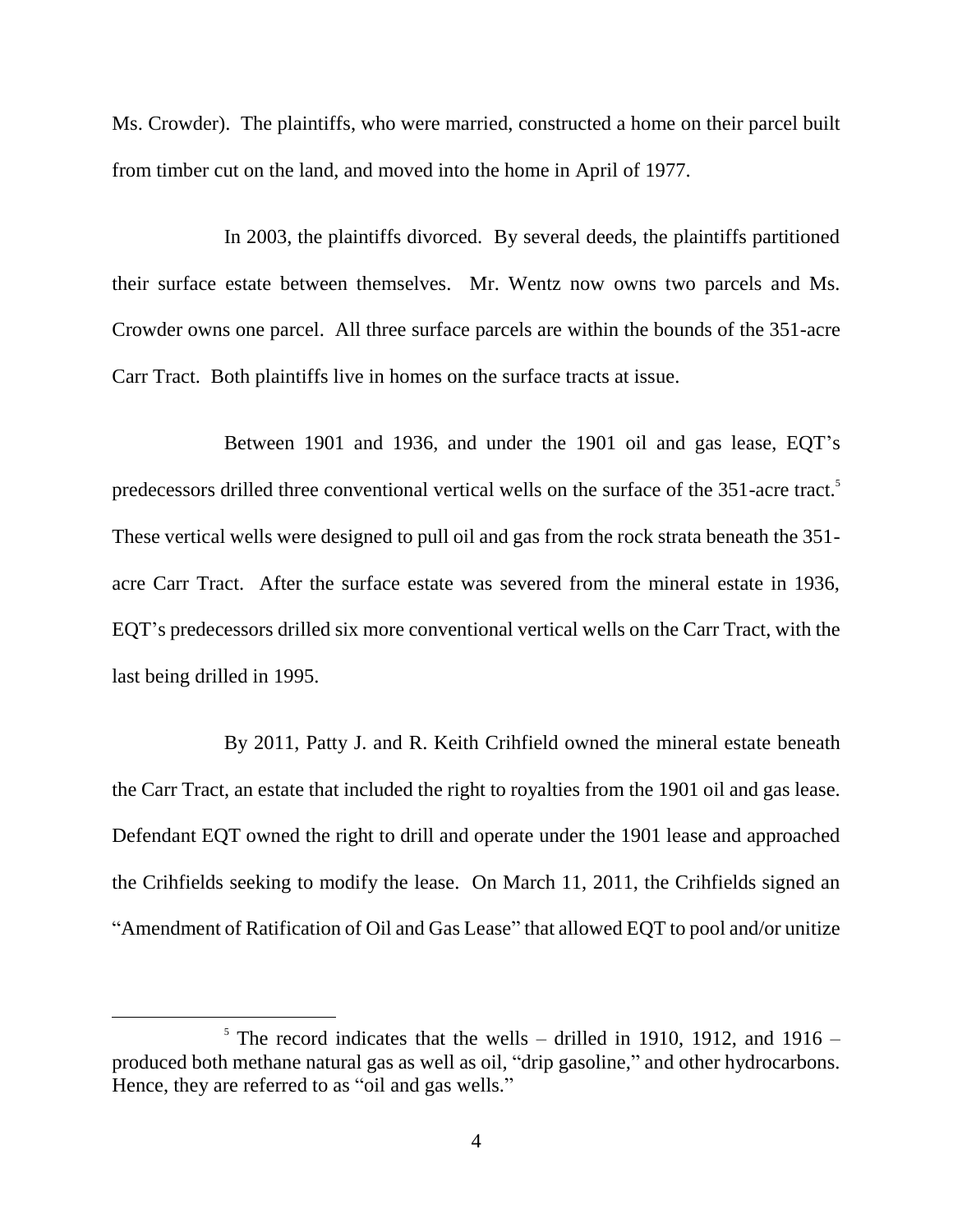and combine the rights provided by the 1901 lease with other leases to drill and extract oil and gas under neighboring lands.<sup>6</sup>

EQT then sought permits to drill modern, horizontal Marcellus shale gas wells on the plaintiffs' surface lands. EQT designed the wells to extract gas from a total area of 3,232 acres, not just the 351 acres beneath the Carr Tract. Modern technology allowed EQT to initially drill vertically on the plaintiffs' surface lands, but then curve the head of the drill and extend the bore of the well horizontally thousands of feet beyond the Carr Tract and through mineral estates under neighboring properties.<sup>7</sup>

In mid-2012, the plaintiffs learned of EQT's plans to use their surface lands to extract gas from beneath neighboring properties. On June 18, 2012, a lawyer for the plaintiffs mailed a letter to EQT stating that EQT had rights to use the plaintiffs' surface lands only "as are reasonably necessary to extract the severed minerals from beneath the Carr tract." The plaintiffs' lawyer further advised EQT that it did "not have the right to burden, damage and otherwise occupy the Crowder/Wentz property for the purpose of extracting minerals from other mineral tracts." Finally, the plaintiffs' lawyer told EQT that

<sup>&</sup>lt;sup>6</sup> The goal of unitization "is to consolidate enough of the interests in a particular reservoir to allow production to be carried out in the most efficient manner[.]" *Gastar Expl., Inc. v. Contraguerro*, 239 W.Va. 305, 307 n.1, 800 S.E.2d 891, 893 n.1 (2017) (quoting James E. McDaniel, *Statutory Pooling and Unitization in West Virginia: The Case for Protecting Private Landowners*, 118 W.Va. L. Rev. 439, 455 (2015)).

<sup>7</sup> The *amicus* brief from the Surface Rights Owner's Organization quotes an EQT statement that, in 2018, EQT's Marcellus shale wells would have "an average lateral length of 11,800 feet" – a distance of more than two miles from the well pad.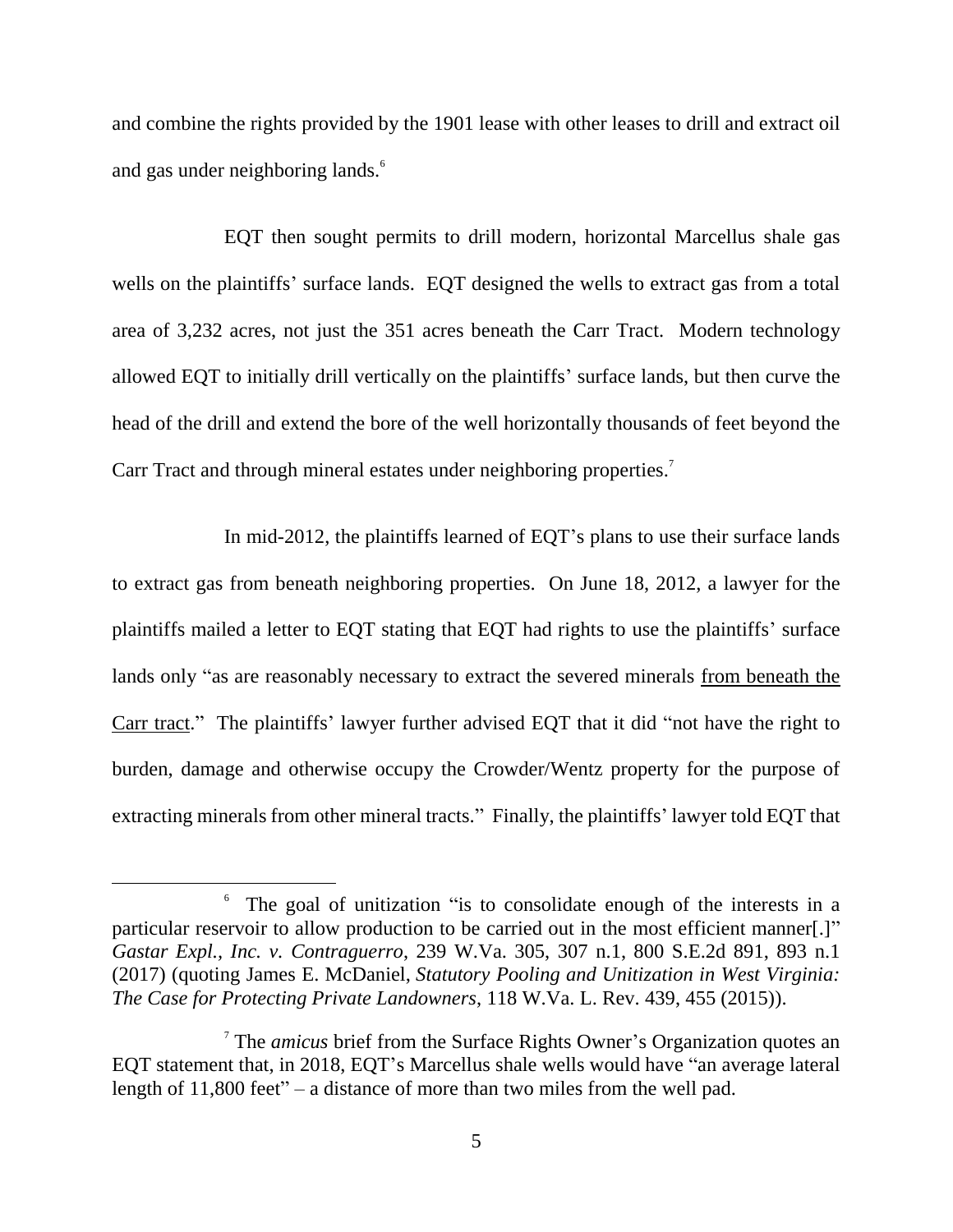it did not have lease rights or the plaintiffs' permission to enter their surface lands, and warned EQT: "Do not enter the Crowder/Wentz property for oil and gas operations." EQT ignored this letter.

In February 2013, EQT entered onto the plaintiffs' surface parcels (and adjacent parcels in the Carr Tract), built various two-lane roads, and cleared about fortytwo acres. EQT also constructed a 19.7-acre well pad. After sixteen months of work, by June 2014, EQT had drilled nine new wells on the plaintiffs' land, and had drilled some 9.7 miles (51,470 feet) of horizontal bores under neighboring properties. EQT claims that 37.5% of the horizontal bores were in the minerals beneath the Carr Tract, and the remaining 62.5% extended into minerals beneath neighboring tracts.<sup>8</sup>

The plaintiffs filed this lawsuit against EQT on November 26, 2014, and alleged that EQT had trespassed on their surface lands. The plaintiffs acknowledged that EQT had the right to enter and reasonably use their land under the 1901 lease, but only to extract gas from the mineral estate beneath their surface lands.<sup>9</sup> Specifically, the plaintiffs

<sup>&</sup>lt;sup>8</sup> One of the nine wells was permitted to have an 8,450 foot horizontal bore. The circuit court also noted that drilling one horizontal well required 10,900,000 gallons of water, all of which EQT trucked to the site. In total, drilling all nine wells required some 95,000,000 gallons of water. Additionally, the court noted that drilling the last four conventional vertical wells on the Carr Tract required a total of 305,000 pounds of sand; EQT trucked in 1,852,811 pounds of sand to drill the nine horizontal wells.

 $\degree$  The plaintiffs also admitted that, under the "rule of capture," EQT could use their surface lands to extract gas that migrates naturally into the mineral tract beneath their land. The common law doctrine of capture has been defined thusly: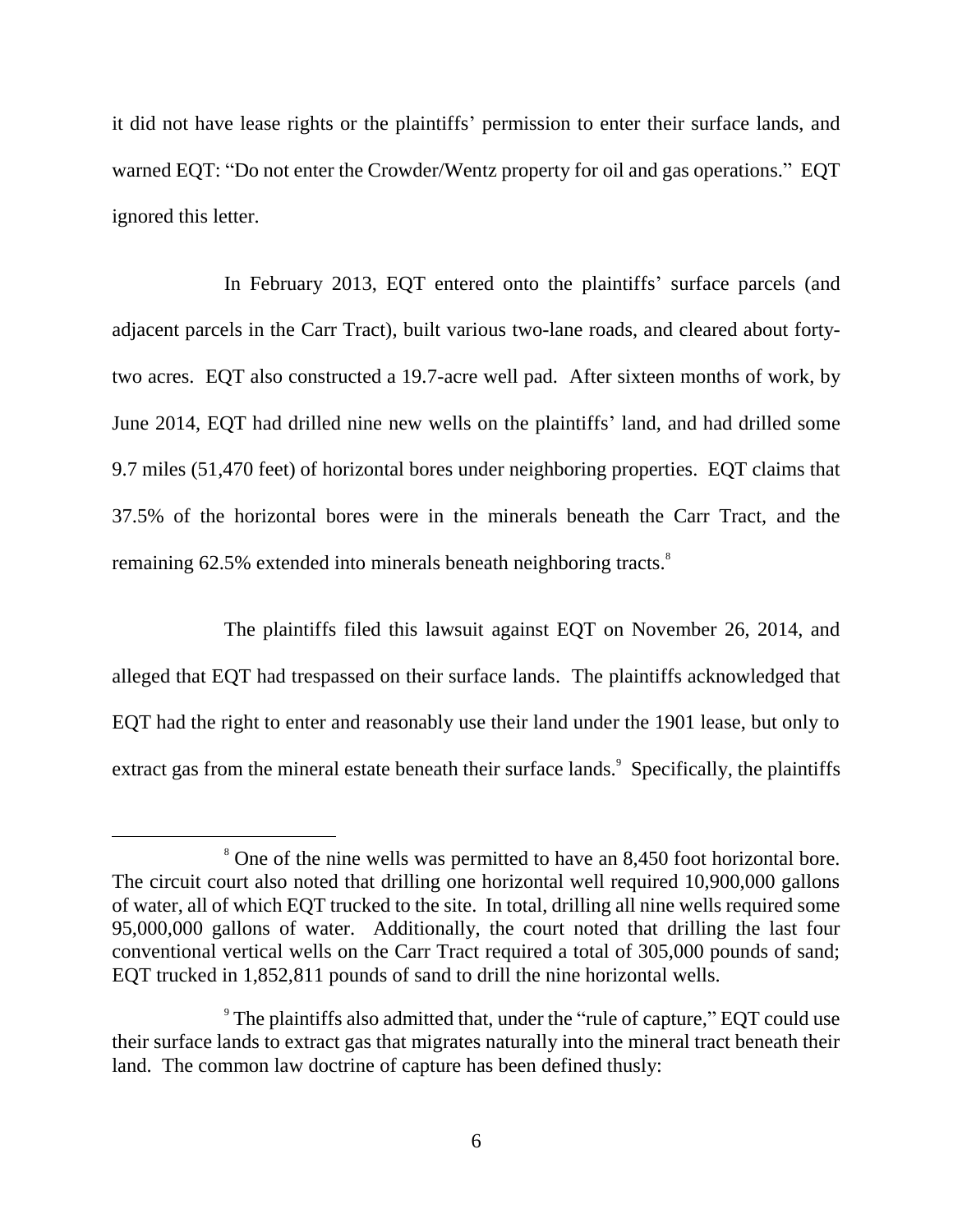contended that, "EQT did not have the right to enter on, burden, damage, or otherwise occupy Plaintiffs' surface lands at all for the purpose of extracting minerals from other, neighboring mineral tracts."<sup>10</sup>

Following discovery, the plaintiffs made a motion for partial summary judgment. The plaintiffs asserted that there was no genuine issue of material fact that EQT had trespassed on their surface lands to not only drill into the mineral strata underlying their lands, "but to drill into, frac, produce and transport gas from neighboring mineral tracts."

Defendant EQT responded with its own motion for summary judgment. EQT

argued that because (1) about 37.5% of the horizontal wellbore was through gas-bearing shale beneath the Carr Tract, and (2) the 1901 Carr oil and gas lease was unitized in 2011

 $\overline{a}$ 

*Brown v. Spilman*, 155 U.S. 665, 670 (1895). *See generally*, *Gain v. S. Penn Oil Co.*, 76 W.Va. 769, 86 S.E. 883 (1915); *Boggess v. Milam*, 127 W.Va. 654, 34 S.E.2d 267 (1945).

<sup>[</sup>Oil and gas] belong to the owner of the land, and are part of it, so long as they are on it or in it or subject to his control; but when they escape and go into other land, or come under another's control, the title of the former owner is gone. If an adjoining owner drills his own land, and taps a deposit of oil or gas, extending under his neighbor's field, so that it comes into his well, it becomes his property.

 $10$  The plaintiffs also asserted two other claims. First, the plaintiffs asserted a claim for trespass on a different theory: that the horizontal production techniques employed by EQT were not contemplated by the parties to the 1901 lease or the parties to the 1936 severance of the surface from the mineral estate. Second, the plaintiffs alleged a claim for unjust enrichment. The circuit court did not base its judgment on either of these two claims, so we do not consider them.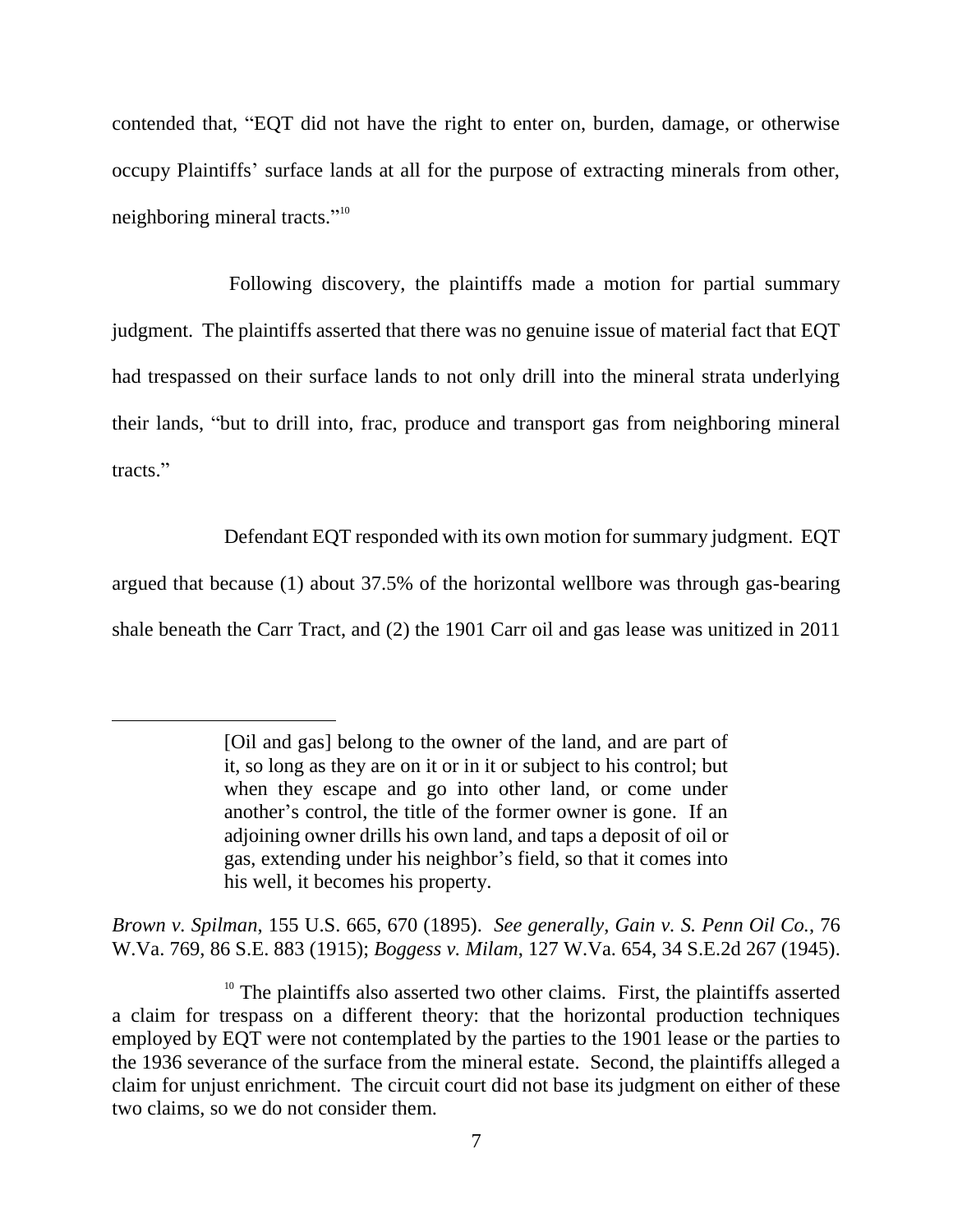with oil and gas leases on neighboring lands, then EQT's actions were proper. EQT further asserted that horizontal drilling is reasonable and necessary to the production of natural gas in the shale formations under the Carr Tract; accordingly, it was reasonable and necessary to extend that drilling under neighboring properties to produce natural gas from beneath those properties.

In an order dated February 19, 2016, the circuit court found as a matter of law that EQT had trespassed on the plaintiffs' surface lands, and so granted the plaintiffs' motion and denied EQT's motion. The circuit court found that EQT had the implied right to use the plaintiffs' surface lands "for well pads, roads, and pipelines to drill into, and produce gas from, but only from, the mineral tract" underlying the plaintiffs' lands. However, the circuit court found EQT had no express or implied right to enter or use the plaintiffs' surface lands to drill into and produce gas from neighboring mineral tracts. Hence, the circuit court ruled that EQT was liable to the plaintiffs for trespass.<sup>11</sup>

The parties proceeded to a jury trial on September 5, 2017, to determine the plaintiffs' damages on their trespass claim. After three days of trial, the jury returned a verdict awarding the plaintiffs damages against EQT. The jury awarded Mr. Wentz

 $11$  On July 6, 2017, the circuit court granted the plaintiffs' second motion for partial summary judgment, and found EQT liable to the plaintiffs for unjust enrichment. The court then required the plaintiffs to elect between seeking to recover under either their claim for trespass or their unjust enrichment claim. The plaintiffs subsequently chose to proceed under their claim for trespass and abandoned their unjust enrichment claim.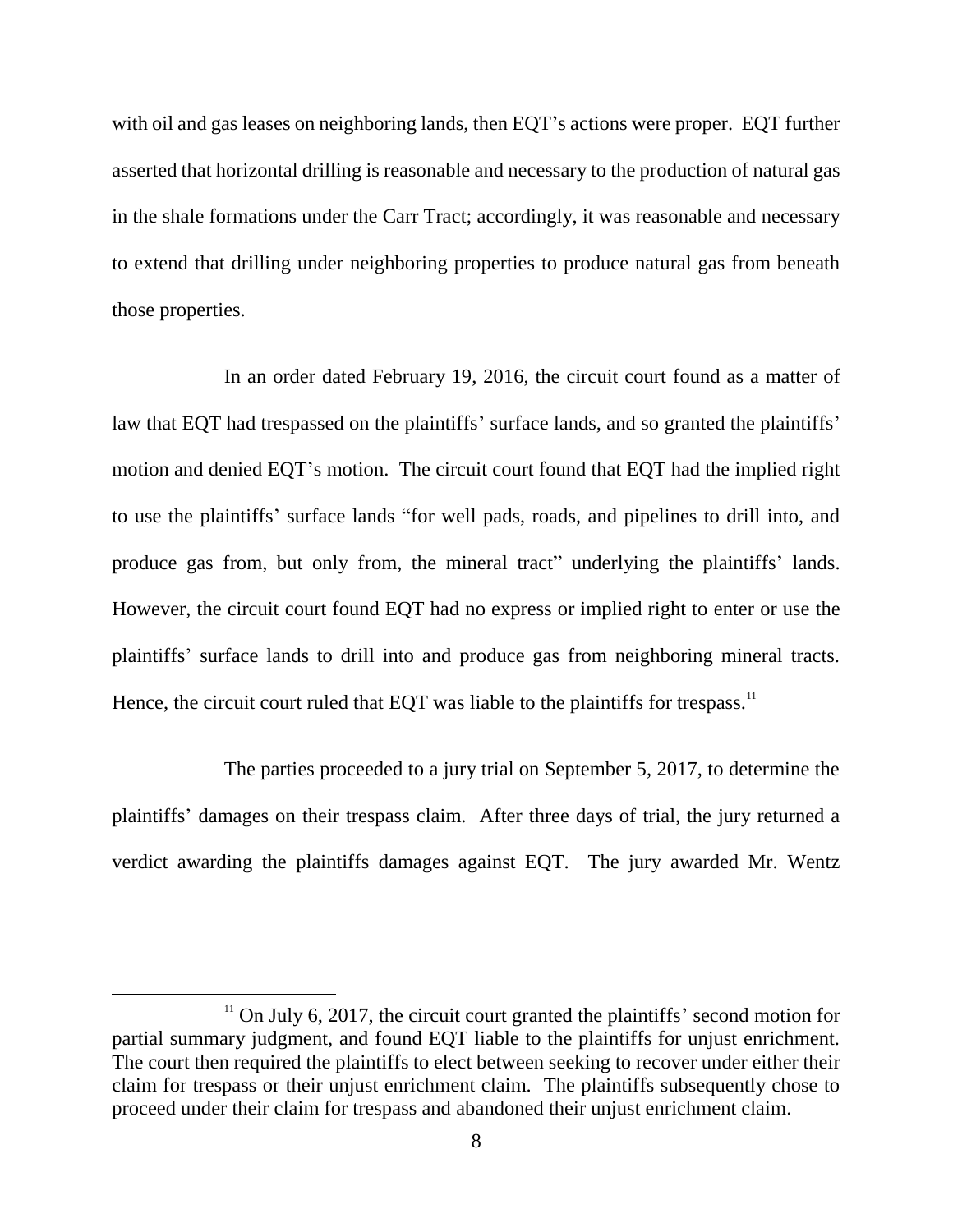\$180,000 and Ms. Crowder \$10,000. The circuit court entered a judgment order on September 26, 2017.

Defendant EQT now appeals the circuit court's February 19, 2016, order granting partial summary judgment to the plaintiffs, and the court's September 26, 2017, judgment order.

## **II. Standard of Review**

EQT asserts that the circuit court erred in granting partial summary judgment and holding EQT liable to the plaintiffs for trespass as a matter of law. This Court reviews a circuit court's entry of summary judgment *de novo*. *See* Syl. Pt. 1, *Painter v. Peavy*, 192 W.Va. 189, 451 S.E.2d 755 (1994) ("A circuit court's entry of summary judgment is reviewed *de novo*."). Additionally, EQT challenges the circuit court's entry of judgment on the jury's verdict, primarily because that verdict was founded upon the court's summary judgment ruling. "Generally, findings of fact are reviewed [by this Court] for clear error and conclusions of law are reviewed *de novo*. However, ostensible findings of fact, which entail the application of law or constitute legal judgments which transcend ordinary factual determinations, must be reviewed *de novo.*" Syl. Pt. 1, in part, *State ex rel. Cooper v. Caperton,* 196 W.Va. 208, 470 S.E.2d 162 (1996).

#### **III. Discussion**

EQT argues that it is long-standing law in West Virginia that a mineral owner (or its lessee) can make any use of the surface that is "reasonably necessary" to develop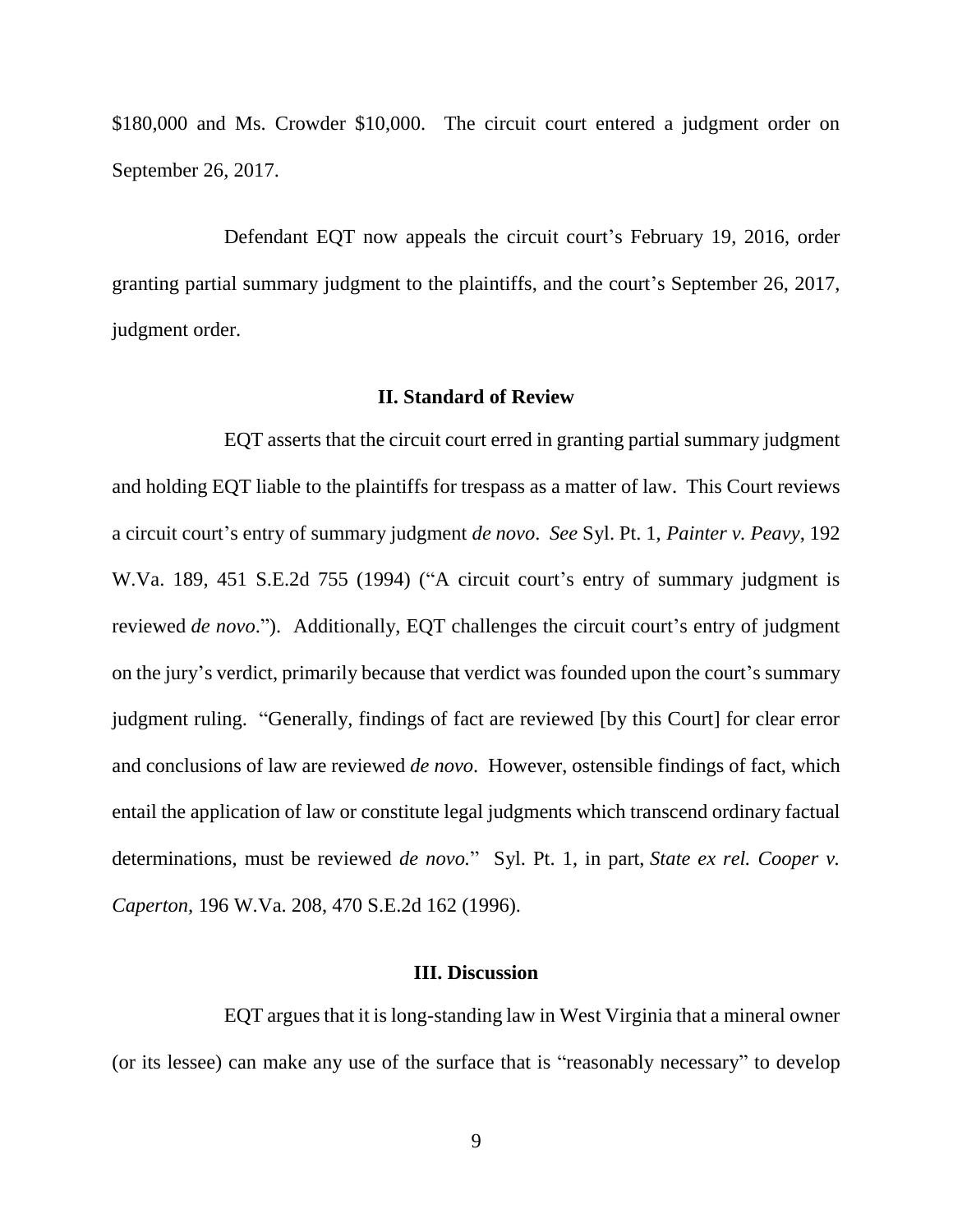the minerals. Accordingly, EQT asserts that the only question the circuit court should have addressed is whether a mineral owner's (or its lessee's) use the surface of a tract to develop both the minerals below the surface and the minerals under neighboring tracts is "reasonably necessary." EQT contends that it produced substantial evidence before the trial court showing that its actions on the plaintiffs' surface lands were reasonably necessary, and that the plaintiffs failed to rebut that evidence. Accordingly, EQT argues that the circuit court's grant of summary judgment to the plaintiffs, and the jury's verdict in favor of the plaintiffs, must be reversed.

The plaintiffs, however, contend that the circuit court was correct in holding that EQT had no explicit or implicit right to use the plaintiffs' surface lands to extract minerals from neighboring tracts. In other words, the plaintiffs take the position that, as a matter of law, EQT trespassed on their surface lands to the extent it conducted operations on neighboring tracts. Furthermore, plaintiffs assert it is irrelevant whether EQT's actions were reasonably necessary to develop the minerals under neighboring tracts because EQT had no right to develop those minerals from the plaintiffs' surface lands in the first place. On this record, we agree with the plaintiffs.

This Court has defined "trespass" as "an entry on another man's ground without lawful authority, and doing some damage, however inconsiderable, to his real property." *Hark v. Mountain Fork Lumber Co.*, 127 W.Va. 586, 591-92, 34 S.E.2d 348,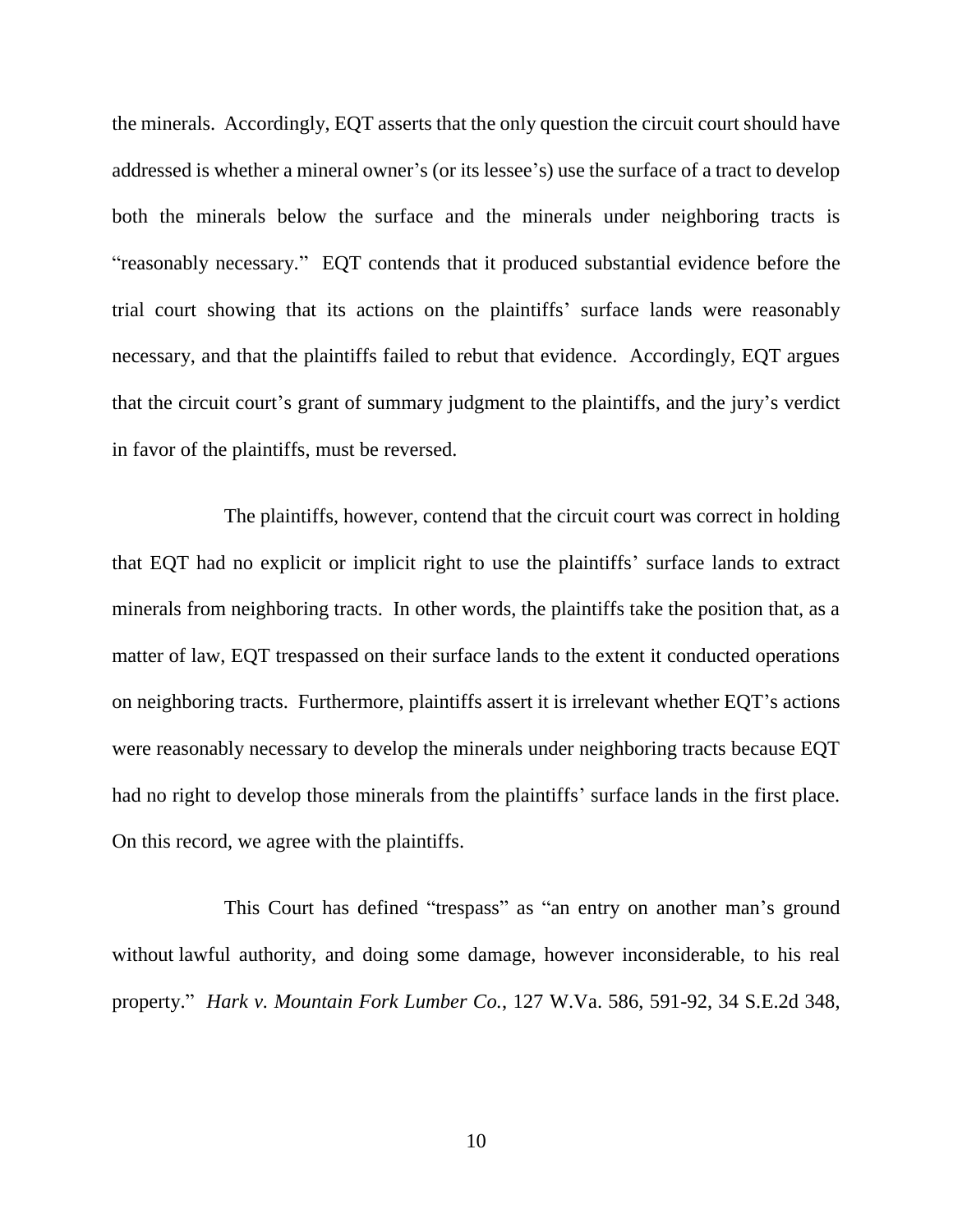352 (1945) (quoting 3 *Blackstone's Commentaries* 209).<sup>12</sup> "In every case where one man has a right to exclude another from his land, the common law encircles it, if not inclosed already, with an imaginary fence. And to break such imaginary fence, and enter the close of another, is a trespass[.]" *Haigh v. Bell*, 41 W.Va. 19, 21, 23 S.E. 666, 667 (1895) (citation omitted). "A trespasser who does so intentionally or recklessly with intent to 'take an unconscientious advantage of his victim' commits a willful or bad faith trespass and is liable for damages in a greater amount than an innocent trespasser." *Reynolds v. Pardee & Curtin Lumber Co.*, 172 W.Va. 804, 809, 310 S.E.2d 870, 876 (1983) (quoting *Pan Coal Co. v. Garland Pocahontas Coal Co.*, 97 W.Va. 368, 381, 125 S.E. 226, 231 (1924)).

The parties agree that the owner of a mineral estate has the implicit right to use the surface estate overlying the minerals, in a reasonable manner, to access and remove those minerals. "The owner of the mineral underlying land possesses as incident to this ownership the right to use the surface in such manner and with such means as would be fairly necessary for the enjoyment of the mineral estate." Syl. Pt. 1, *Squires v. Lafferty*, 95 W.Va. 307, 121 S.E. 90 (1924). The severance of a surface estate from a mineral estate "gives rise to an implied easement in the mineral owner to use the surface" because "without rights of surface use the underlying severed minerals would be worthless." Tara

This quote was adopted by the Court as Syllabus Point 2: "An encroachment by one person on the land of another is a trespass, although the damage may be negligible." *Hark*, 127 W.Va. at 586, 34 S.E.2d at 348.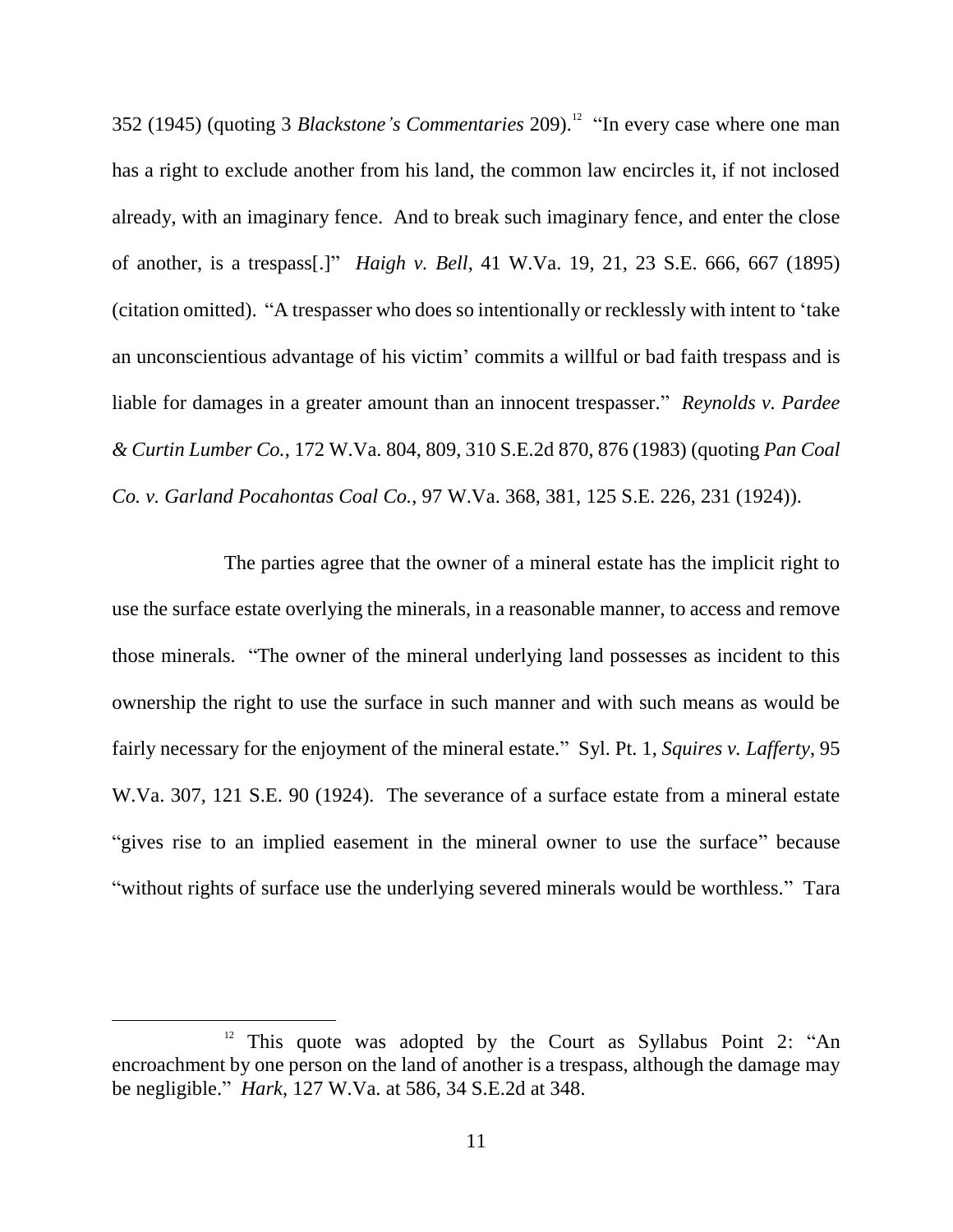Righetti, *Contracting for Sustainable Surface Management*, 71 Ark. L. Rev. 367, 368-69 (2018).

Because this right of the mineral owner is implied into the parties' deed or lease, the right is limited only to uses of the surface that are demonstrably reasonable, necessary, and which can be exercised without substantial burden on the surface owner.

As this Court has stated:

[W]here implied as opposed to express rights are sought, the test of what is reasonable and necessary becomes more exacting, since the mineral owner is seeking a right that he claims not by virtue of any express language in the mineral severance deed, but by necessary implication as a correlative to those rights expressed in the deed. In order for such a claim to be successful, it must be demonstrated not only that the right is reasonably necessary for the extraction of the mineral, but also that the right can be exercised without any substantial burden to the surface owner.

*Buffalo Mining Co. v. Martin*, 165 W.Va. 10, 18, 267 S.E.2d 721, 725-26 (1980).

When a surface owner complains that the mineral owner has exceeded its

implied rights, it is the duty of the court to weigh whether the mineral owner has invaded

the surface owner's rights:

In a case where there is a dispute of fact, the jury should find the facts, and from such finding of facts by the jury it is the duty of the court to determine whether the use of the surface by the owner of the minerals has exceeded the fairly necessary use thereof, and whether the owner of the minerals has invaded the rights of the surface owner, and thus exceeded the rights possessed by the owner of such minerals.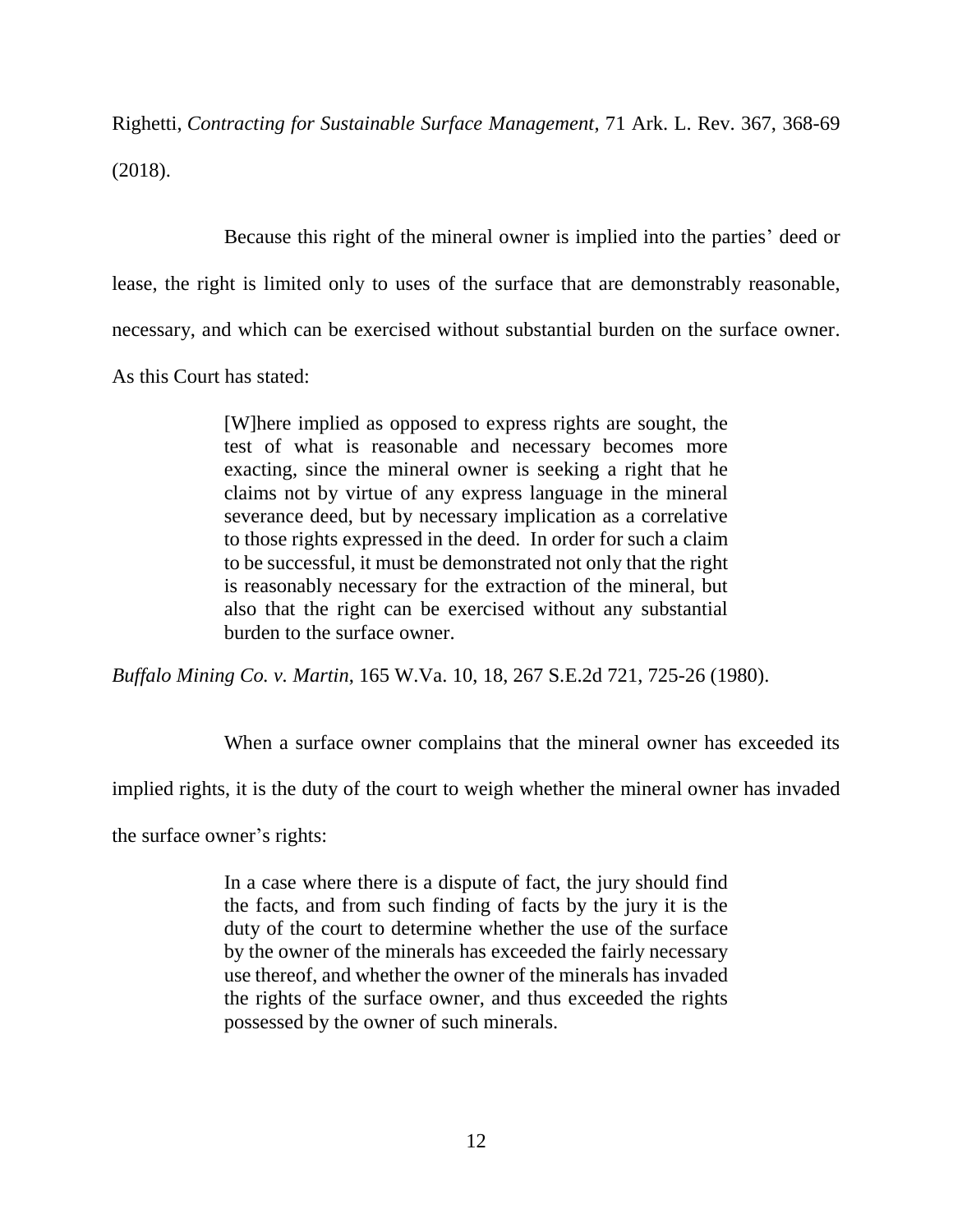*Adkins v. United Fuel Gas Co.*, 134 W.Va. 719, 724, 61 S.E.2d 633, 636 (1950). *See also*, Syl. Pt. 2, in part, *Porter v. Mack Mfg. Co.*, 65 W.Va. 636, 64 S.E. 853 (1909) ("The owner of the surface cannot obstruct the mineral owner from a use of the surface for a tramway or other means of transportation fairly useful and necessary."); *Thornsbury v. Cabot Oil & Gas Corp.*, 231 W.Va. 676, 681–82, 749 S.E.2d 569, 574–75 (2013) ("[T]he general, common law rule in West Virginia is that a mineral owner or developer has the right to enter the overlying surface estate, but only to do that which is 'fairly necessary' or 'reasonably necessary' for the extraction of the mineral."). $^{13}$ 

The plaintiffs argue that the implied right of a mineral owner to use the surface to extract the minerals in a reasonable and necessary way applies only to the minerals underneath the specific surface tract. Conversely, the plaintiffs argue that there is no implied right to use a surface tract to extract minerals from neighboring tracts. Based upon our review of the law on this question, we agree with the plaintiffs.

This Court has never had occasion to directly address the question raised by the parties. However, precedent from this Court has repeatedly noted that a mineral owner does not have an implied right to use the overlying surface lands to benefit mining or

<sup>&</sup>lt;sup>13</sup> This right by the mineral owner to enter and use the surface is not unfettered and, in recent years, courts have emphasized that the right must be balanced against the rights of the surface owner. *See Faith United Methodist*, 231 W.Va. at 440, 745 S.E.2d at 478 (Ownership of the surface comes with "the right to use the surface for such ordinary uses as may be made thereof, with the right to use as much of the subsurface as may be necessary for the customary and ordinary uses of the surface, just as the owner of the subsurface estate has a correlative right to use the surface in order to develop the subsurface rights.").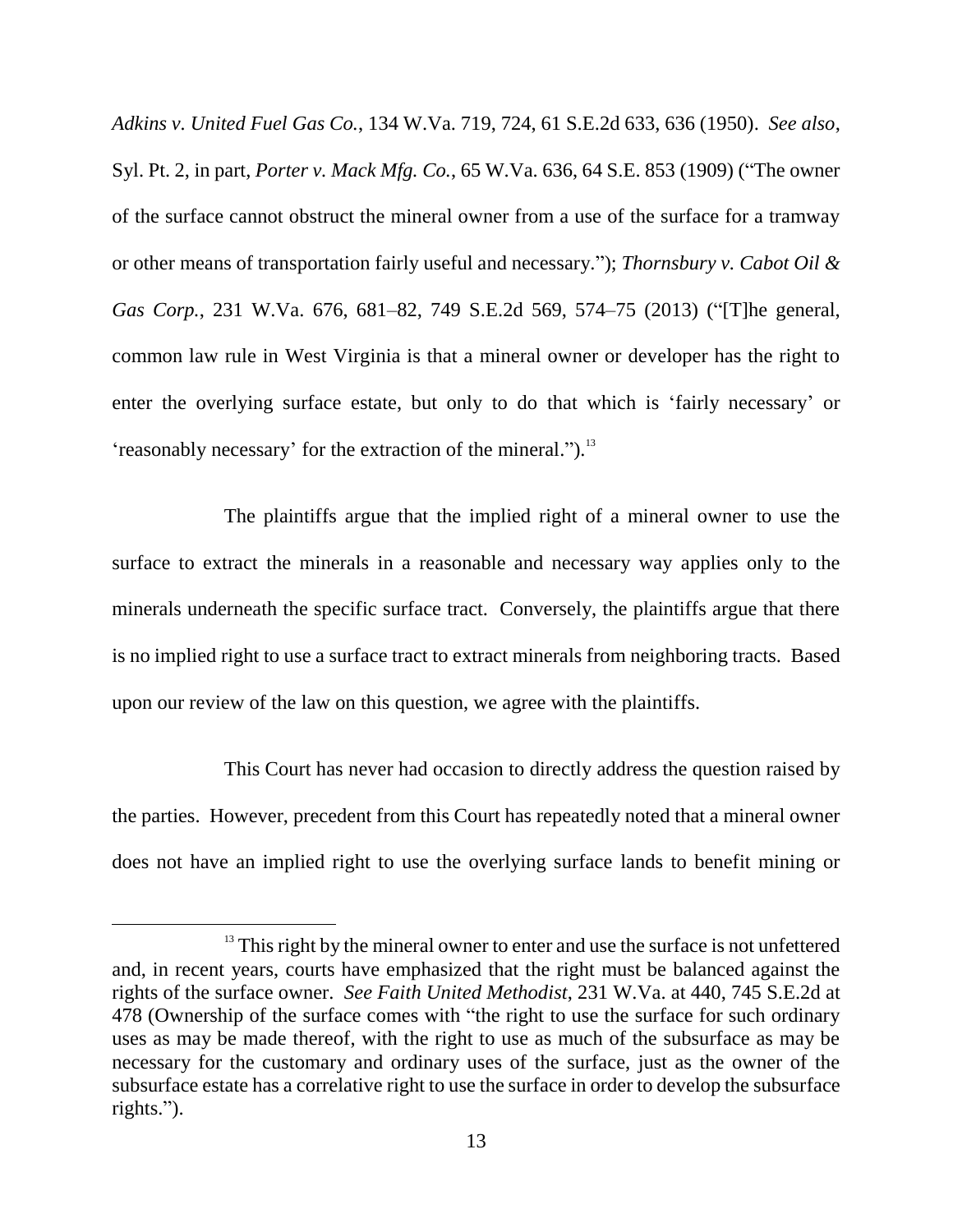drilling on other property. This Court has said that while a mineral owner has an implied right to necessary use of the surface, that rule "applies to the mining and production of minerals from a given tract of land, and does not contemplate the use of such tract in connection with the production of minerals from another and different tract." *King v. S. Penn Oil Co.*, 110 W.Va. 107, 110, 157 S.E. 82, 84 (1931). *See also Fisher v. W.Va. Coal & Transp. Co.*, 137 W.Va. 613, 620, 73 S.E.2d 633, 638 (1952) ("[i]n the absence of a right arising out of contract," a mineral lessee "has no right to use the surface" of a leased tract "for transporting and processing coal admittedly mined from lands adjoining" the leased tract); Syl. Pt. 7, *Armstrong v. Maryland Coal Co.*, 67 W.Va. 589, 69 S.E. 195, 196 (1910) (The purchaser of land "may not, as a condition precedent to the execution of the contract, demand as mining rights the right to remove over, through and under the lands in which the coal conveyed is situated coal thereafter acquired by the purchaser.<sup>[1]</sup>"); *Findley v. Armstrong*, 23 W.Va. 113 (1883) (Seller of land could not prepare deed different from parties' contract that added right for seller "to remove on and through this tract of land the coal of coterminous tracts of land[.]").

A review of other jurisdictions shows "the contemporary position is that the mineral owner is not entitled to use the surface for the benefit of other mineral ventures without express permission." Donald N. Zillman, J. Russell Tyler, Jr., *The Common Law of Access and Surface Use in Mining*, 1 J. Min. L. & Pol'y 267, 288 (1985).<sup>14</sup> As one high

<sup>14</sup> *See Roberts Ranch Co. v. Exxon Corp*., 43 F.Supp.2d 1252, 1257 (W.D. Okla. 1997) (there was neither express language in the lease nor an implied easement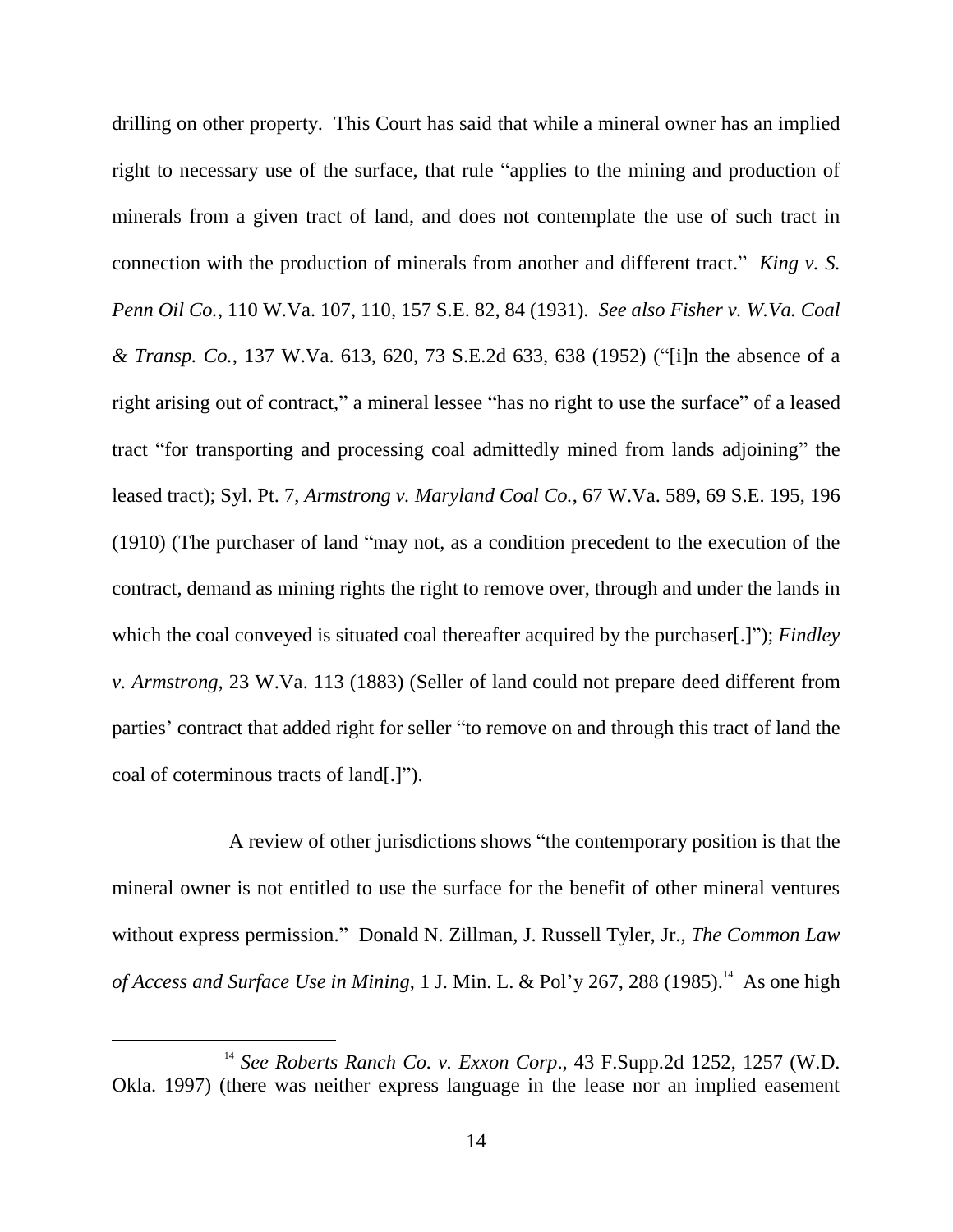giving the mineral lessee the right to free use of natural gas from the lease to operate an off-lease gas processing facility); *Farragut v. Massey*, 612 So.2d 325, 328 (Miss. 1992) ("The right of the mineral owner to use and occupy the land is restricted to operations for exploring for and extracting minerals from that land. Thus, the land cannot be used . . . to dispose of salt water from other land." Quoting 1 E. Kuntz, *A Treatise on the Law of Oil and Gas*, § 3.2 at 87–88 (1987)); *Delhi Gas Pipeline Corp. v. Dixon*, 737 S.W.2d 96, 98 (Tex. App. 1987) (Mineral lessee has "the right to use as much of the [surface] premises as is reasonably necessary to produce and remove the oil, gas, and other minerals," including laying pipeline; however, lessee does not "have the right to transport any other gas" in the pipeline from other properties, absent an express "easement from the owner of the surface estate."); *TDC Eng'g, Inc. v. Dunlap*, 686 S.W.2d 346, 348 (Tex. App. 1985) ("[S]ince the . . . leases cover different tracts of land, they do not give the lessee or its operator the right to dispose of salt water produced from some of the leases on land covered by a different lease."); *Robinson v. Robbins Petroleum Corp.*, 501 S.W.2d 865, 868 (Tex. 1973) ("Robinson, as owner of the surface, is entitled to protection from uses thereof, without his consent, for the benefit of owners outside of and beyond premises and terms of the Wagoner lease. . . . Robinson is entitled to recover the value of that portion of the salt water which has been consumed for the production of oil for owners of lands outside the Wagoner lease[.]"); *Tutwiler v. Etheredge*, 231 So.2d 93, 94-95 (Ala. 1970) (It was improper for owner of mineral rights to cut road across plaintiffs' land to work on adjacent tract. "It has long been the law in this state that one who acquires mineral rights under a tract of land does not acquire thereby the right to use that land to mine adjacent land."); *Groves v. Terrace Min. Co*., 340 S.W.2d 708, 711 (Mo. 1960) ("[T]he grant or reservation of the mineral estate, with the implied or expressly stated right to use the surface for the removal and processing of minerals taken from the land did not carry with it the right to use the surface estate for the processing of minerals obtained from other lands."); *Ross Coal Co. v. Cole*, 249 F.2d 600, 605 (4<sup>th</sup> Cir. 1957) ("Extending the implied right to operate a tipple for the removal of coal from adjacent lands would materially increase the burden upon the servient estate. Unless the deed, itself, provided such right, it is not to be implied."); *Wise v. Tabor*, 206 P.2d 970, 972 (Okla. 1949) (The defendant had the exclusive right to the use of the surface of the land, and the oil and gas lessee's use of the surface to store oil produced elsewhere violated defendant's rights.); *Bourdieu v. Seaboard Oil Corp. of Delaware*, 100 P.2d 528, 534 (Cal. App. 1940) ("The filling of gulches and ravines on appellant's premises with oil and waste products from oil wells outside of appellant's land" was beyond the mineral lease, which gave the mineral lessee only the right to remove minerals from the appellant's land.); *Schmidt v. Schmidt*, 1 N.E.2d 419, 425 (Ill. App. Ct. 1936) ("In the absence of an express grant, we are clearly of the opinion that the right to use the surface of tract No. 1 for the purpose of hoisting, transporting, loading, and unloading the coal underlying tract No. 2 does not exist."); Syllabus Point 3, *Pure Oil Co. v. Chisholm*, 75 P.2d 464 (Okla. 1936) ("Where an oil and gas producer operates oil and gas wells upon two separate and independent properties, he may not permit salt water from one of said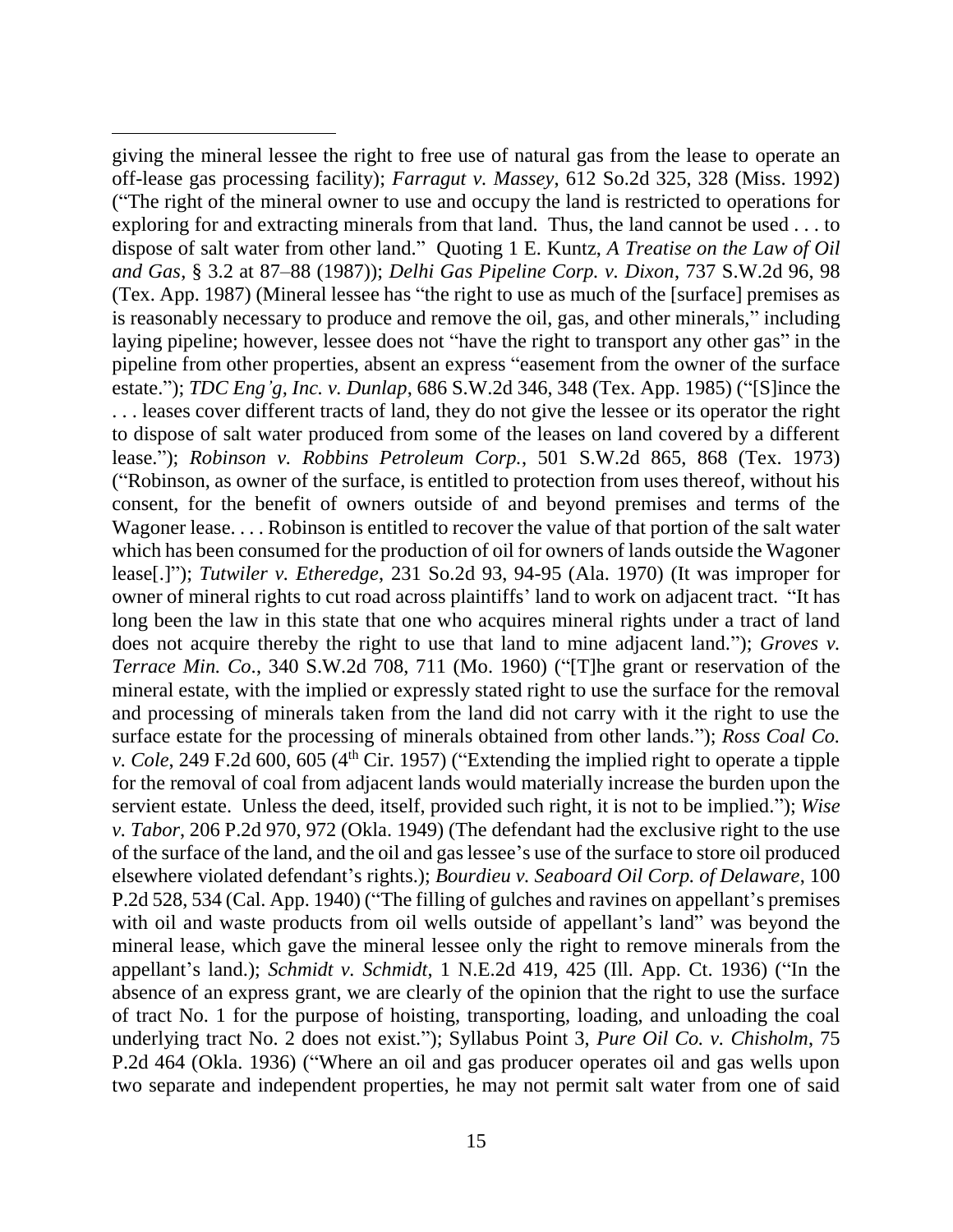court said, "[i]t is well settled in Kentucky, as elsewhere, that in the absence of an express agreement, the mineral owners or lessees cannot use the surface for the production of minerals from other lands." *Wiser Oil Co. v. Conley*, 346 S.W.2d 718, 722 (Ky. 1960). One of the seminal cases on this question is *Russell v. Texas Company*, 238 F.2d 636, 642  $(9<sup>th</sup> Cir. 1956)$ , where the court held:

> It is a well established principle of property law that the right to use the surface of land as an incident of the ownership of mineral rights in the land, does not carry with it the right to use the surface in aid of mining or drilling operations on other lands.

Stated simply, "[t]he mineral owner's [implied] right of surface use does not include the right to use of the surface in connection with mineral development and production from other lands, and the mineral owner will be liable in the event of such use." Steve Ruffatto, Kemp Wilson, *Scrivener's Concerns in the Creation and Transfer of Severed Mineral and* 

properties to flow over the lands in the other property without being responsible to the owner of the second property for any damages which may result therefrom[.]"); *Moore v. Lackey Mining Co.*, 284 S.W. 415, 417 (Ky. 1926) (Unless a lease or deed authorizes it, no case stands for "the principle that the coal from adjacent lands might be brought to the surface through the pits, shafts, or entries from the surface of a given lease and its surface be used as the dumping ground of the refuse therefrom, and the structures on its surface be used in mining or loading or marketing such coal."); *Franz Corp. v. Fifer*, 295 F. 106, 108  $(9<sup>th</sup> Cir. 1924)$  (Jury could consider awarding damages when defendant mineral lessee used plaintiff's lands to conduct "oil operations on lands adjacent to and in the vicinity of the lands belonging to plaintiff[.]"); *Dietz v. Mission Transfer Co.*, 25 P. 423, 425 (Cal. 1890) (A mineral deed's implied right to enter the surface is limited to the land described in the deed. "To hold that the defendant could enter upon, occupy, and use the land for its convenience in extracting and removing oils from another and different tract of land, would be to vary the terms of the deed in a material respect, and make for the parties a new and different contract. This the courts have no power to do.").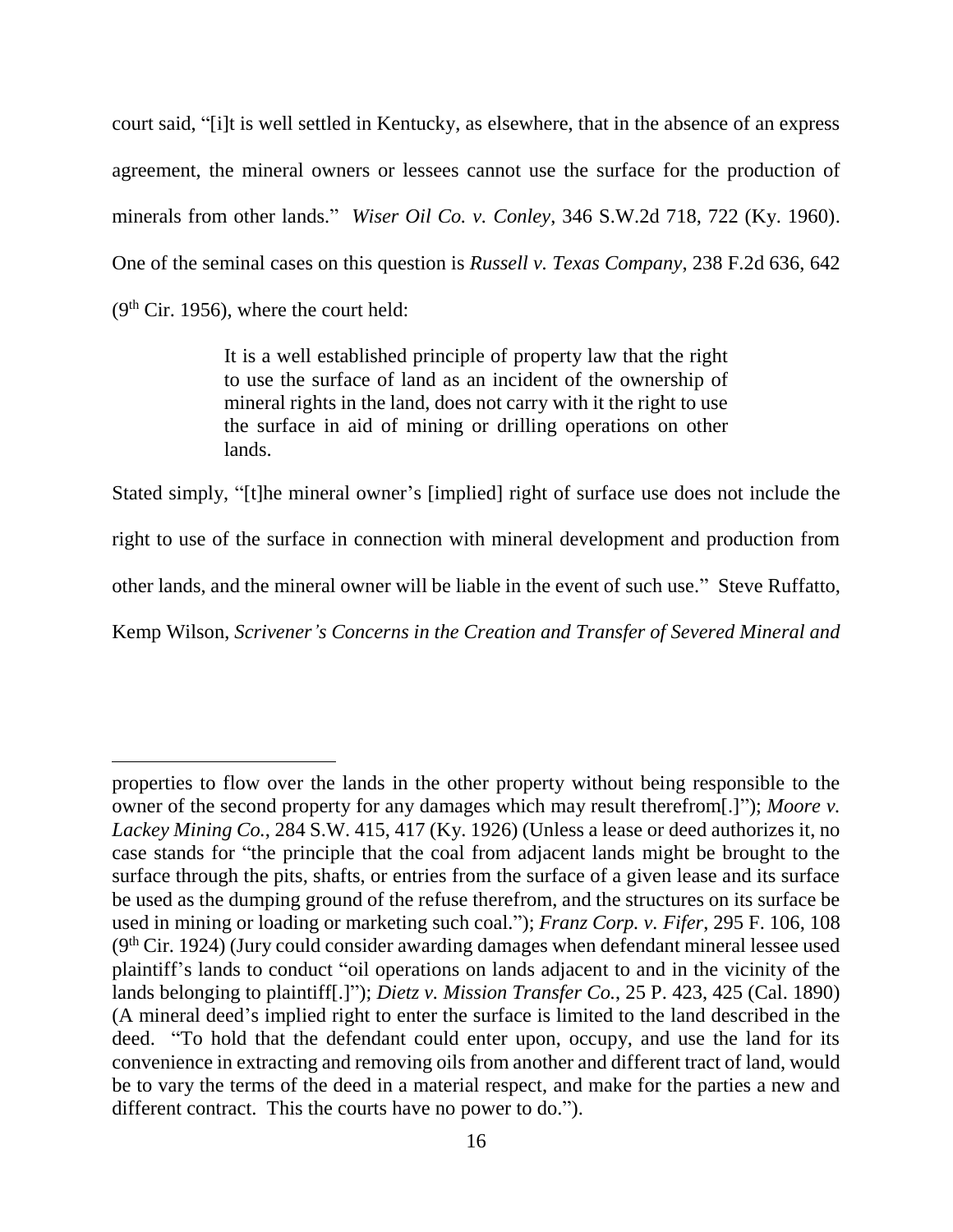*Royalty Interests*, 9 Pub. Land L. Rev. 31, 52 (1988). As one legal commentator recently noted, when examining the law on this question in the context of horizontal drilling:

> While a surface owner has no choice but to allow a mineral owner to do what is necessary to reach the minerals *directly below* his surface, the [surface] owner should not be forced, without his consent or any additional compensation, to allow the [mineral] owner to use his land in order to reach minerals that are not directly below his surface.

Jason A. Proctor, *The Legality of Drilling Sideways: Horizontal Drilling and Its Future in West Virginia*, 115 W.Va. L. Rev. 491, 519 (2012).

Finally, scholars have also found it "a rather strict general rule that in the absence of contractual permission, the holder of the minerals underlying a tract of land will not be permitted to use the surface thereof in aid of mining operations on adjacent, adjoining, or other tracts of land." See W. C. Crais III, *Right of owner of title to or interest in minerals under one tract to use surface, or underground passages, in connection with mining other tract*, 83 A.L.R.2d 665 (1962). Scholars examining the rights of surface owners and mineral owners have consistently found that a mineral "lessee does not have the right to use the surface of the premises in aid of drilling operations on other lands." William B. Browder, *The Dominant Oil and Gas Estate – Master or Servant of the Servient Estate*, 17 Sw. L.J. 25, 46 (1963).<sup>15</sup> As one writer on the subject noted:

<sup>15</sup> *See*, *e.g*., Tara Righetti, *Contracting for Sustainable Surface Management*, 71 Ark. L. Rev. 367, 370-71 (2018) ("Courts have limited the uses permitted under the implied easement to those that are reasonably necessary to the extraction of the underlying minerals . . . and are not for the benefit of extra-lateral parcels."); Bruce M. Kramer, *Horizontal Drilling and Trespass: A Challenge to the Norms of Property and Tort Law*, 25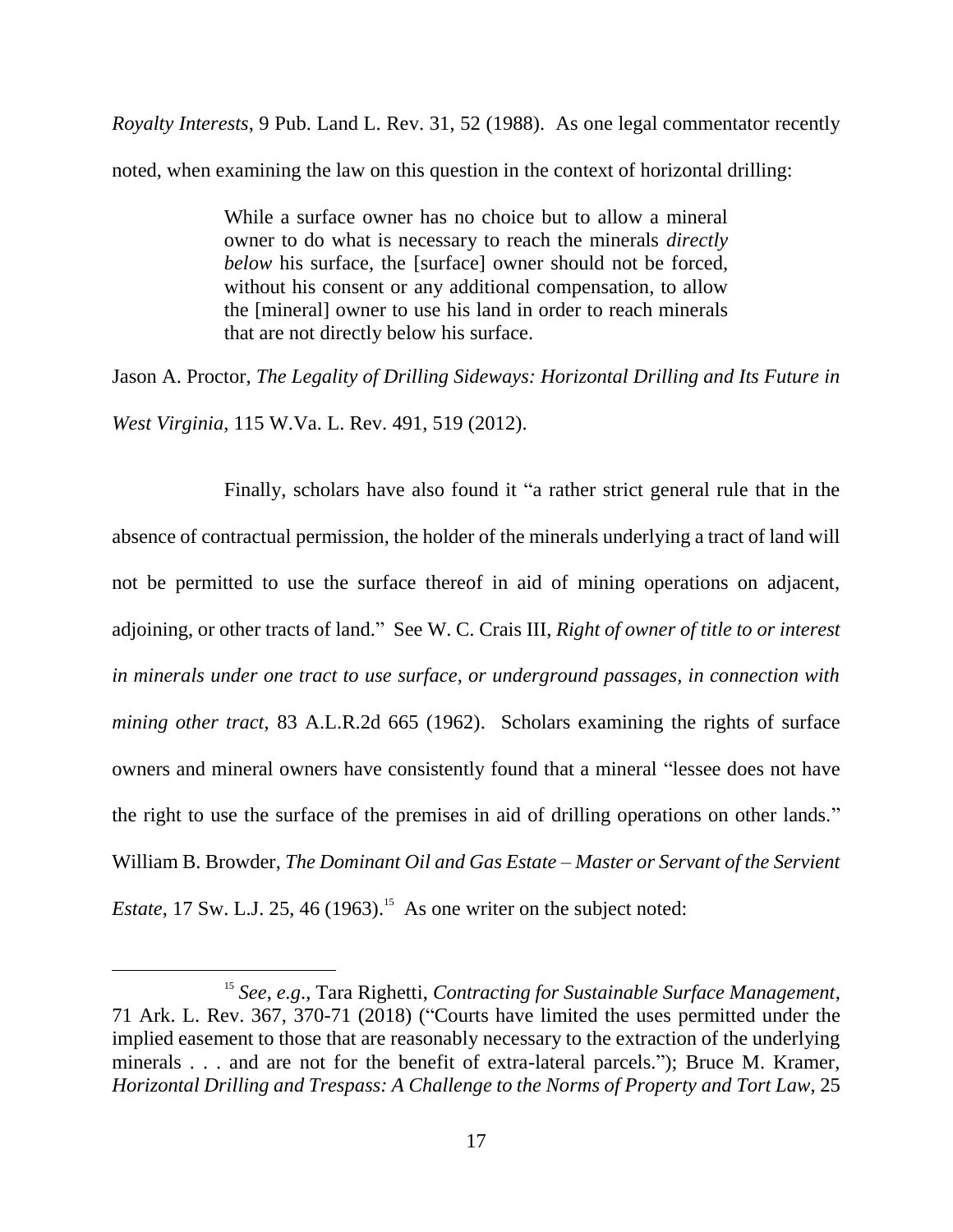A mineral owner or lessee may impliedly use the surface of a tract in any way reasonable to the development of the minerals underlying that tract. However, the right to use the surface of one tract for the benefit of another tract will not be implied. Such unauthorized use will constitute an "excessive user." The surface owner should prevail in enjoining the drilling operation in a trespass action or suing for damages based upon the value of the unauthorized surface use.

John D. McKinnis, *Directional Drilling, Subsurface Trespass, and Conversion*, 4 J. Min.

L. & Pol'y 235, 243 (1988).

Colo. Nat. Res. Energy & Envtl. L. Rev. 291, 326 (2014) ("[W]hile a mineral lessee may have the right to use the surface itself or to convey the implied easement to another party, it cannot do so where the surface . . . is being used to support mineral extraction activities off of [the leasehold]. That off-tract use would clearly be an excessive use of the implied easement."); Bruce M. Kramer, *The Legal Framework for Analyzing Multiple Surface Use Issues*, 44 Rocky Mountain Min. L. Found. J. 273, 317 (2007) ("[T]he overwhelming majority of cases support the general proposition that in the absence of express language to the contrary the mineral owner can only use the surface for activities directly related to its mineral or leasehold estate."); J.E. Pool, *Use of the Surface Fee by the Mineral Operator*, 32 Miss. L.J. 104, 112-113 (1960) ("The use of the surface by the mineral operator is limited to use for the production of the minerals under the surface and does not, in the absence of special agreement such as a pooling provision in the lease, extend to production from beneath other land. This means that the operator may not drill directionally from his lessor's land into deposits in which the lessor has no interest and from the development of which the lessor derives no benefit."); Thomas Newlon Chambers, *Case Comments*, 53 W.Va. L. Rev. 72, 88 (1950) ("In the absence of an express agreement a coal lessee cannot use the *surface* owned by his grantor or lessor in producing, cleaning, marketing, or in any way handling coal produced on the lands of another. Mining privileges and rights contained in a lease or deed relate to coal to be produced from the land covered by the instrument and none other."). *But see* Lori A. Dawkins, Allison J. Farrell, Lauren K. Turner, *Surface Use in the Age of Horizontal Drilling: Will Horizontal Wells Be Considered a "Reasonably Necessary" Use of the Surface?*, 88 N.D. L. Rev. 595, 608 (2012) (Acknowledging that while "some courts have recognized that the implied easement of sur[f]ace use generally does not extend to support activities benefiting offleasehold properties," advocating that when "either voluntary or compulsory pooling or unitization occurs," courts should not limit "the use of the surface to the mineral tract directly beneath that surface" because to do so would frustrate "progress" and the "discovery and production" of natural gas).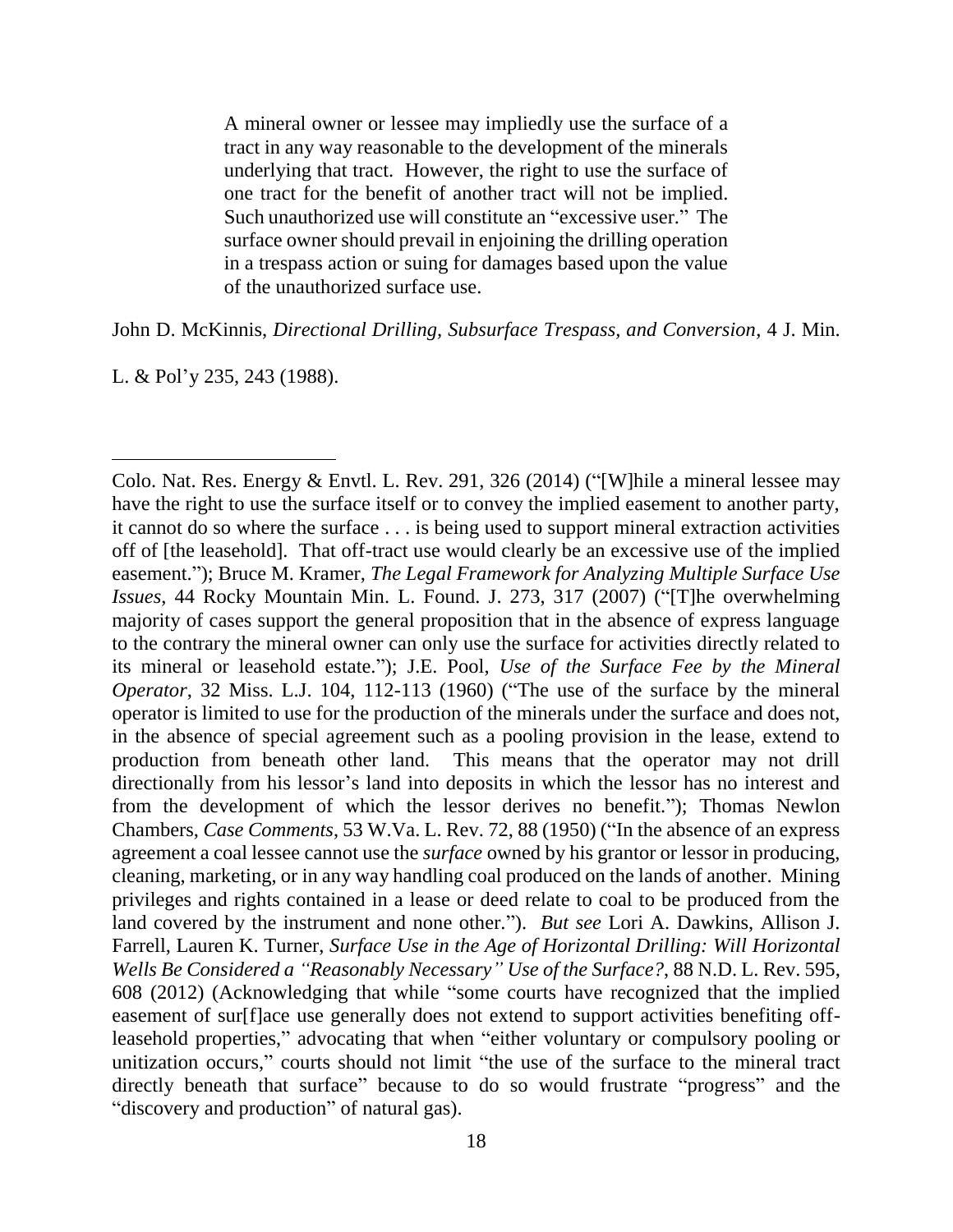We therefore hold that a mineral owner or lessee has an implied right to use the surface of a tract in any way reasonable and necessary to the development of minerals underlying the tract. However, a mineral owner or lessee does not have the right to use the surface to benefit mining or drilling operations on other lands, in the absence of an express agreement with the surface owner permitting those operations. Stated differently, "Although the owner [or lessee] of the mineral estate hypothetically owns to the deepest depths of the earth, horizontally the *ad coelum* doctrine is limited to the interior of the surface boundaries from which the mineral estate is derived." Christopher S. Kulander, R. Jordan Shaw, *Comparing Subsurface Trespass Jurisprudence – Geophysical Surveying and Hydraulic Fracturing*, 46 N.M. L. Rev. 67, 73 (2016).

In the instant case, EQT asserts that the 1901 oil and gas lease gives it the explicit right to enter the plaintiffs' lands for the "purpose of mining and operating for oil and gas, and of laying pipe lines and building tanks, stations and structures thereon, to take care of said products." The 1901 lease, however, clearly has application only to the premises described in the lease: the 351-acre Carr Tract. The Carrs plainly intended for their 1901 lease to limit EQT (and its predecessors) to mining and operating for oil and gas to remove minerals beneath the surface of the Carr Tract. "[C]ourts cannot rewrite a contract or deed that plainly expresses the parties' intent," *Faith United Methodist*, 231 W.Va. at 444, 745 S.E.2d at 482, and we decline to rewrite the 1901 lease to expand EQT's rights.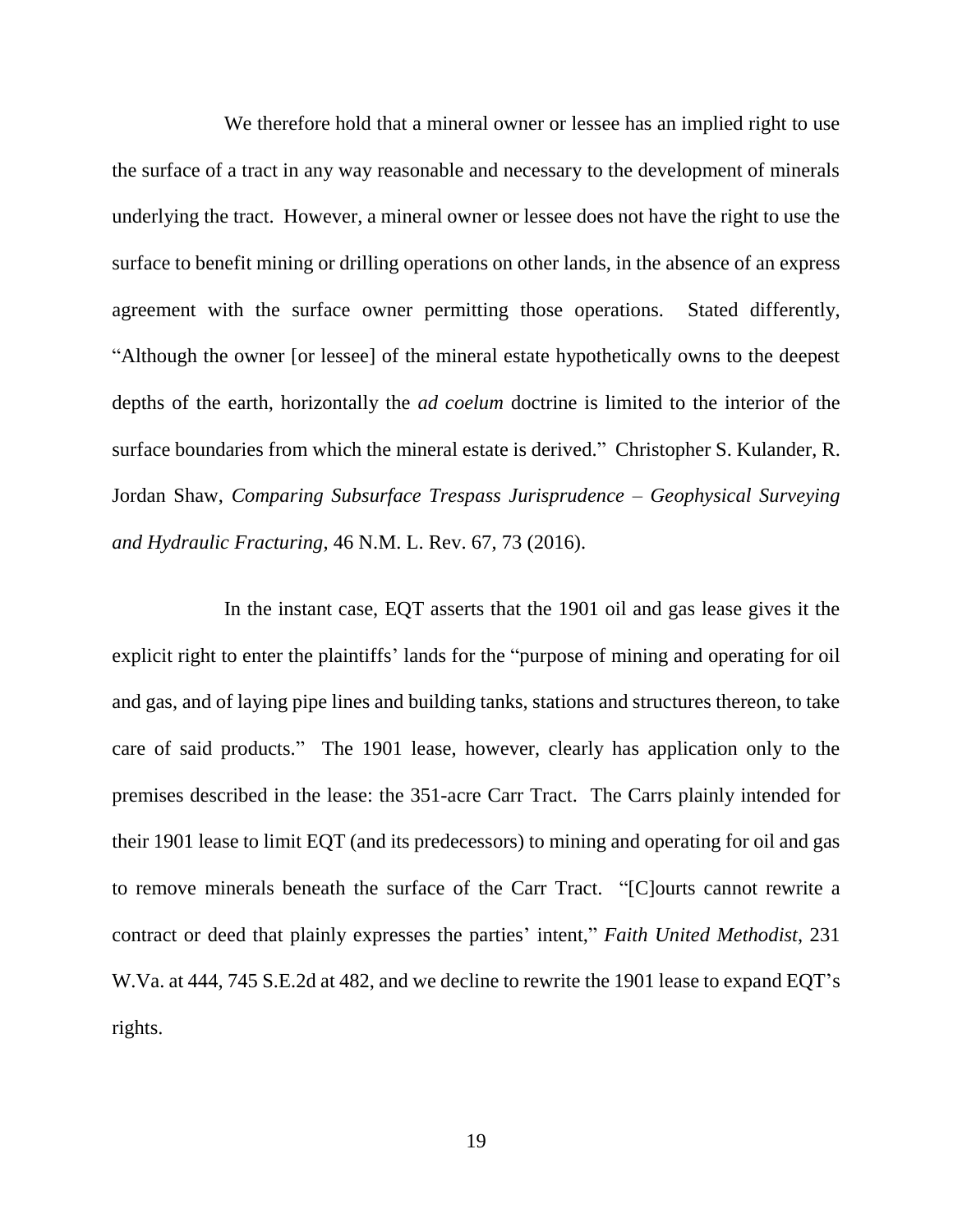Moreover, when the plaintiffs' surface estate was severed from the mineral estate in 1936, the surface estate was subject only to the terms of the 1901 lease. The deeds severing the surface and mineral estates contain no language altering the burden imposed on the surface under the 1901 lease, and no express language allowing the surface estate to be used in the extraction of hydrocarbons from neighboring lands. After the 1936 severance, the mineral owner and leaseholder only had the rights, explicit and implicit, to use the surface to reasonably explore for and extract minerals from the Carr Tract. We therefore also decline to rewrite the 1936 severance deed to alter EQT's rights and the surface owners' burdens.

EQT, however, contends that it modified the 1901 lease in 2011, when the current owners of the *mineral estate* signed an amendment allowing EQT to "pool" or "unitize" the Carr mineral estate with surrounding mineral tracts. EQT argues that this 2011 modification to the lease changed the rights attendant to the *surface estate*, an estate that split from the mineral estate in 1936. We reject this argument because, in 2011, the owners of the mineral estate no longer owned the right to use the surface estate for exploration on and production from neighboring tracts. Because the mineral estate was severed from the surface estate in 1936, that right belonged to the plaintiffs or, more specifically, was a right attached to their surface estate. Hence, the mineral owners could not have conveyed that right to EQT in the 2011 amendment.

We end with EQT's central argument, which is that its method of horizontally drilling wells from the plaintiffs' surface lands was reasonable and necessary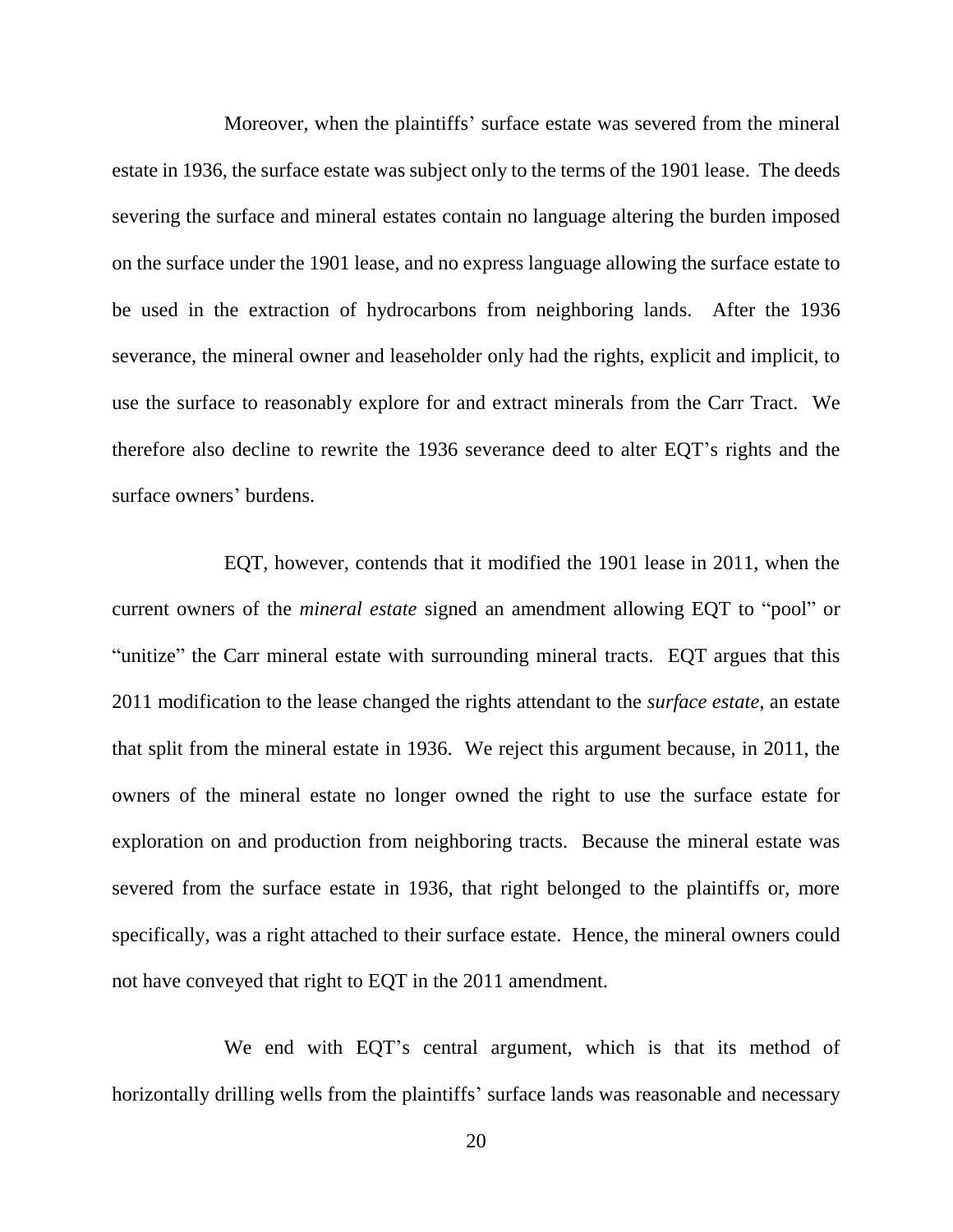to develop *the natural gas beneath neighboring lands.* We reject this argument because, as the plaintiffs established, EQT had no right to be upon the Carr Tract to explore and drill for natural gas beneath neighboring lands. This Court will not imply a right to use a surface estate to conduct drilling or mining operations under neighboring lands; as noted above, the right must be expressly obtained, addressed, or reserved in the parties' deeds, leases, or other writings.

In sum, under the 1901 lease, EQT only had a right to conduct operations on the plaintiffs' surface lands to explore for and extract oil and gas from beneath the Carr Tract. EQT had neither an express agreement with the plaintiffs (or their predecessors) nor an implicit right to use the plaintiffs' surface lands to benefit its drilling operations on neighboring lands. EQT has identified no genuine issue of material fact on this question. Accordingly, the circuit court was correct to grant the plaintiffs' motion for partial summary judgment. The record supports the circuit court's finding that EQT trespassed on the plaintiffs' surface lands to the extent it used those lands to extract minerals from neighboring properties. The jury's verdict, and the court's consequent judgment order, are therefore proper.

# **IV. Conclusion**

Our holding today does not challenge or constrain the drilling methods chosen by the oil and gas industry. The industry has shown that horizontal drilling and hydraulic fracturing techniques are evolving at a rapid pace and are an economical and efficient tool for producing hydrocarbons. Our opinion only affirms a classical rule of